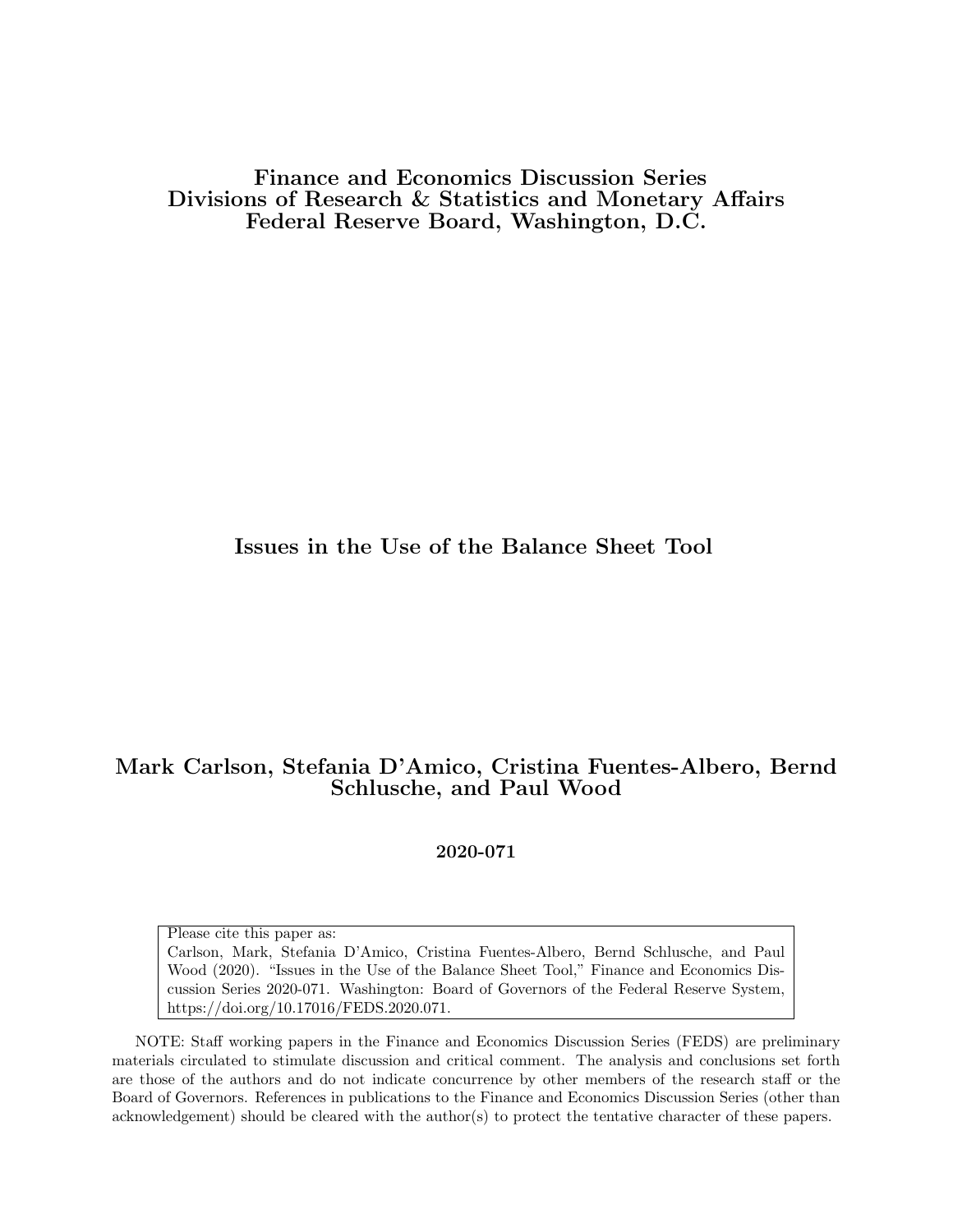# **Issues in the Use of the Balance Sheet Tool**

Mark Carlson, Stefania D'Amico, Cristina Fuentes-Albero, Bernd Schlusche, and Paul Wood

### August 2020

The analysis in this paper was presented to the Federal Open Market Committee as background for its discussion of the Federal Reserve's review of monetary policy strategy, tools, and communication practices. The Committee discussed issues related to the review at five consecutive meetings from July 2019 to January 2020. References to the FOMC's current framework for monetary policy refer to the framework articulated in the Statement on Longer-Run Goals and Monetary Policy Strategy first issued in January 2012 and reaffirmed each January, most recently in January 2019.

#### **Abstract**

This paper considers various ways of using balance sheet policy (BSP) to provide monetary policy stimulus, including the BSPs put in place by the Federal Reserve in the wake of the Global Financial Crisis, the choice between fixed-size and flow-based asset purchase programs, policies targeting interest rate levels rather than the quantity of asset purchases, and programs aimed at increasing more direct lending to households and firms. For each of these BSP options, we evaluate benefits and costs. We conclude by observing that BSPs' relative effectiveness and thus optimal configuration will depend on the shocks affecting the economy. Consequently, it would be valuable for the Federal Reserve to keep a variety of tools at its disposal and employ the ones that best fit the situation that it faces.

**JEL classification**: E43, E44, E58, G12, G21, G51. **Keywords**: balance sheet policy, quantitative easing, yield curve control, credit easing, central bank lending authority.

 $\overline{a}$ 

Note: Authors' affiliations are Board of Governors of the Federal Reserve System (Carlson, Fuentes-Albero, Schlusche and Wood) and Federal Reserve Bank of Chicago (D'Amico), respectively. The authors benefited from the comments and suggestions of David Altig, Marco Del Negro, Thomas Laubach, Marc Giannoni, Ellis Tallman, and Min Wei. The analysis and conclusions set forth in this paper are those of the authors and do not indicate concurrence by other Federal Reserve System staff, the Federal Reserve Board, or the Federal Reserve Bank of Chicago.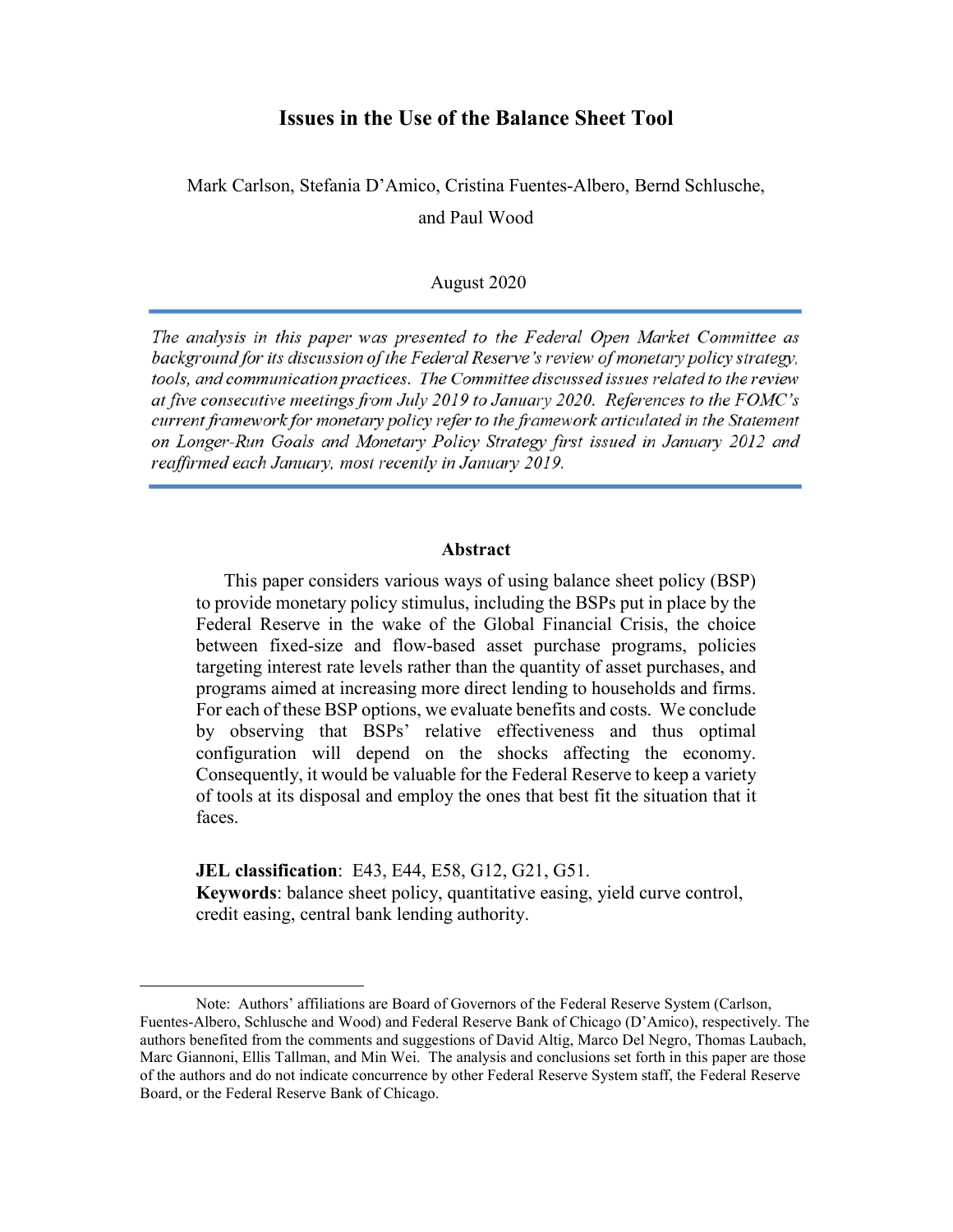### **I. Introduction**

Balance sheet policy (BSP) is one of the tools that the Federal Open Market Committee (FOMC or the Committee) has at its disposal to provide monetary policy stimulus in situations when its primary tool, the federal funds rate, is at or near its effective lower bound (ELB). In this paper, we review a variety of options for implementing BSP, and for each of these options, we evaluate benefits and costs, the most important of which are summarized later.

First, we review the evidence regarding the effects of the BSPs put in place by the Federal Reserve in the wake of the Global Financial Crisis (GFC)—quantitative easing (QE1, QE2, and QE3) and the maturity extension program (MEP)—and find that the benefits have been substantial, while the costs either did not materialize (for example, outbreak in inflation) or materialized to a degree smaller than initially feared (for example, financial stability issues). On the benefits side, moving beyond the initial evidence provided by early event studies, recent empirical findings point to a significant QE pass-through to prices of higher-quality private assets, an increase in bank lending and risk tolerance, a faster recovery of the labor market, and a modestly higher inflation rate than in the absence of QE. On the costs side, we focus on actual and potential risks such as communication challenges arising from the novelty of the BSP tool and the use of multiple tools, some degree of nonproductive risk-taking behavior by investors, and some political economy risks related to the volatility of remittances.

Regarding the evolution of the efficacy of QE, overall the evidence available suggests that the marginal benefits of QE programs did not diminish despite varying economic and financial conditions. Specifically, empirical work that carefully controls for market expectations about the BSP finds that financial market effects of QE announcements and associated macroeconomic effects do not seem to have declined across consecutive programs or in periods of normal market functioning. Further, modelbased evidence on the interaction of BSP with financial constraints shows that tighter financial constraints can either magnify or damp QE's macroeconomic effects and that, even in normal times, there are collateral constraints that can make QE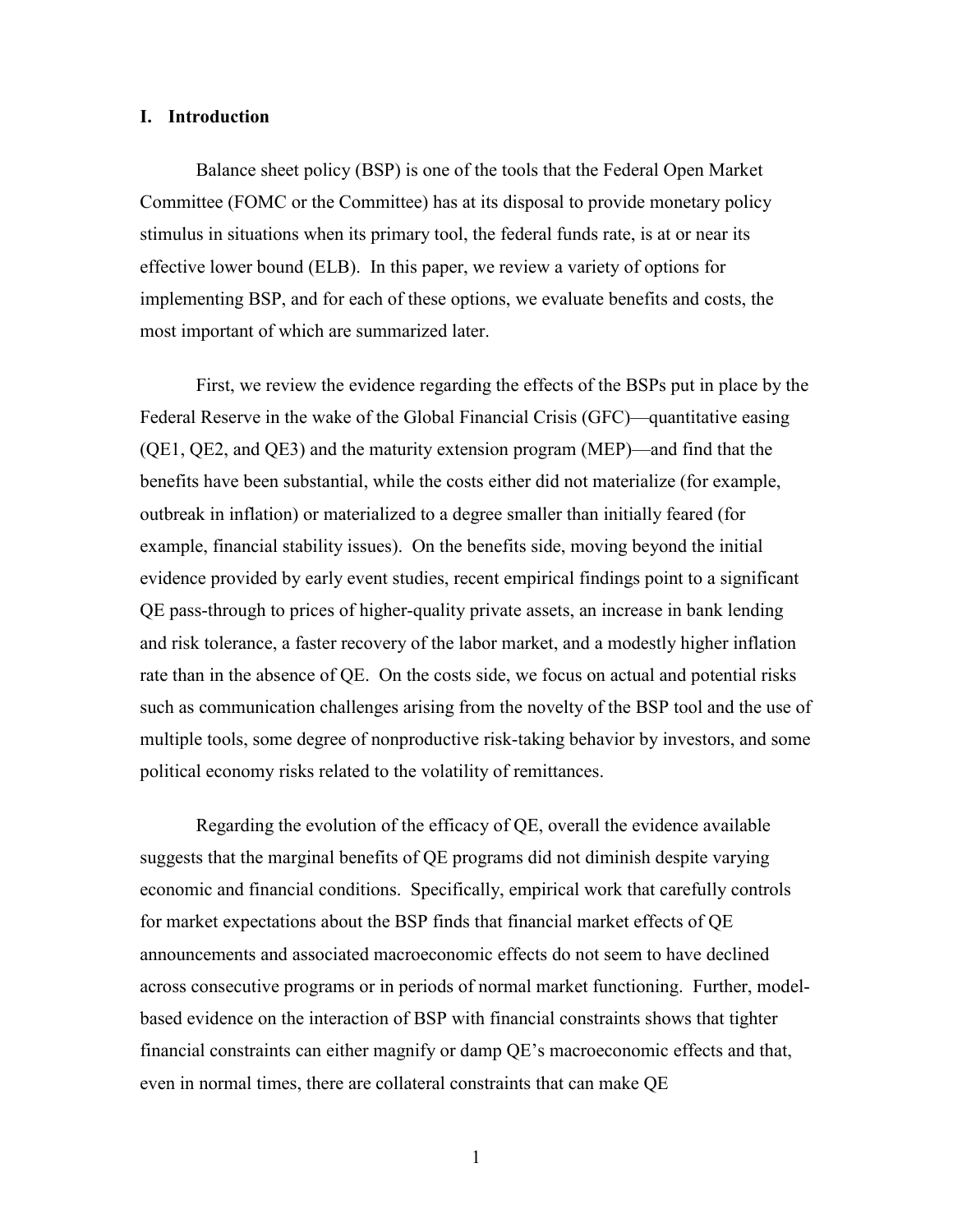effective. However, it may be hard to extrapolate such evidence to states with very low levels of longer-term interest rates. For example, it is conceivable that the duration-risk channel might be weakened amid extended periods at the ELB that reduce interest rate volatility, making changes to the average duration of investors' portfolios less effective. Moreover, if, at the onset of QE, long-term rates are already very low, there is less scope for QE to reduce them, similar to any other policy working through a reduction in interest rates.

Second, we discuss the use of flow-based asset purchase programs similar to QE3 instead of fixed-size programs such as QE1 and QE2. We find that the main benefits of flow-based programs derive from their state-contingent nature, which implies an automatic-stabilizing function—that is, more stimulus when the economy deteriorates and vice versa. This feature should increase investor confidence in the FOMC's ability to make timely policy adjustments, which could result in faster adjustments to investor expectations. Further, aligning the state contingencies of the flow-based program with those of forward guidance (FG) about the policy rate attenuates the risk of the two tools working at cross-purposes. The state-contingent nature of flow-based programs comes at the cost of higher investor uncertainty about the magnitude and persistence of the reduction in asset supply induced by the program, which can delay or diminish its full effect because of slower or only partial portfolio rebalancing. Flow-based programs also entail the risk of a very large balance sheet. However, aligning the state contingencies of those programs and FG could increase their complementarity and credibility, likely helping contain program size.

Third, we consider using BSP to target interest rates along the yield curve, by committing to adjust the balance sheet size as necessary to place ceilings on interest rates—also known as yield curve control. We focus on the use of ceilings rather than strict targets, as they do not necessitate responding to declining yields by tightening policy when economic conditions worsen. Ceilings could be placed on either shorter- or longer-term rates. Ceilings on short rates might reinforce FG's credibility and the associated balance sheet expansion would be easier to unwind, because the securities acquired would have shorter maturities. By contrast, ceilings on longer rates would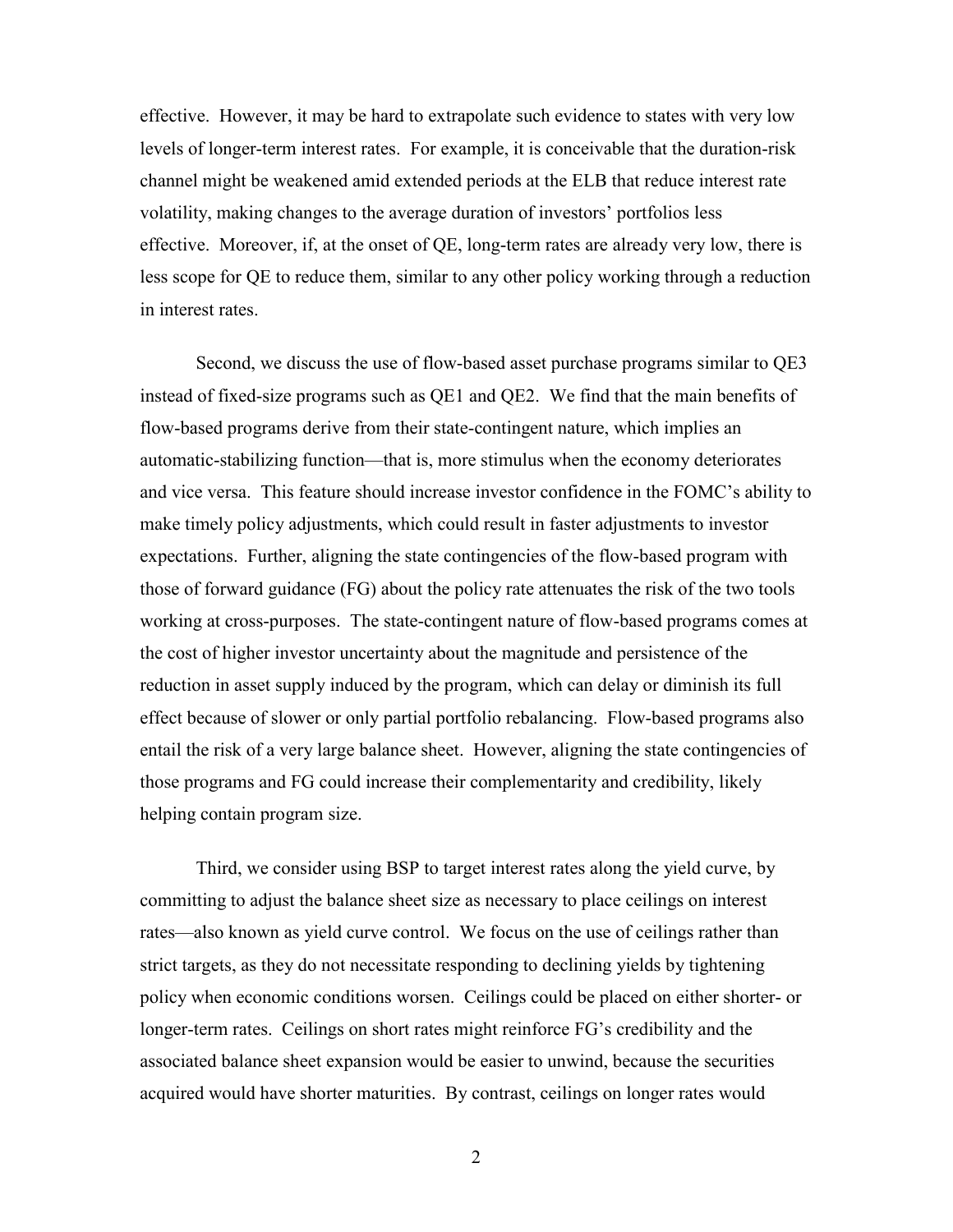affect rates more relevant for the economic decisions of households and businesses but may be harder to maintain, because longer rates are more sensitive to factors other than monetary policy. Both types of ceilings should be particularly effective in reducing interest rate volatility and tails risks in addition to helping maintain a particular level of rates, but at the cost of balance sheet control. Further, similar to flow-based programs, rate ceilings are associated with high uncertainty about the total amount of asset purchases, which may delay market responses. Finally, it may become costly to defend the ceiling toward the end of the program as investors sell securities in anticipation of the lift of the ceiling.

Fourth, we discuss using BSP involving assets other than Treasury securities. These BSPs include the purchases of mortgage-backed securities (MBS) by the Fed as well as corporate bond purchase programs and "funding for lending" programs conducted by foreign central banks. The main benefit of these BSPs is that they directly target specific economic sectors and, hence, seem more effective than government bond purchases in improving credit spreads and debt issuance in the targeted markets. However, even if legally permitted, such programs may create a political economy risk for the Committee since they could be interpreted as engaging in credit allocation, and some of these BSPs entail taking increased credit risk.

Finally, because each of these BSPs influences asset prices and the real economy through somewhat different channels, their relative effectiveness and thus optimal configuration will depend on the shocks affecting the economy. Consequently, it would be valuable for the Committee to keep a variety of tools and employ the ones that best fit the situation it faces. We illustrate this point by providing a few examples of different combinations of economic shocks and related BSP options.

The rest of the paper is organized as follows: Section II details benefits and costs of QE. Section III describes potential benefits and costs of flow-based programs relative to fixed-size programs. Section IV discusses BSPs that target asset prices rather than asset quantities. Section V reviews BSPs involving assets other than Treasury securities.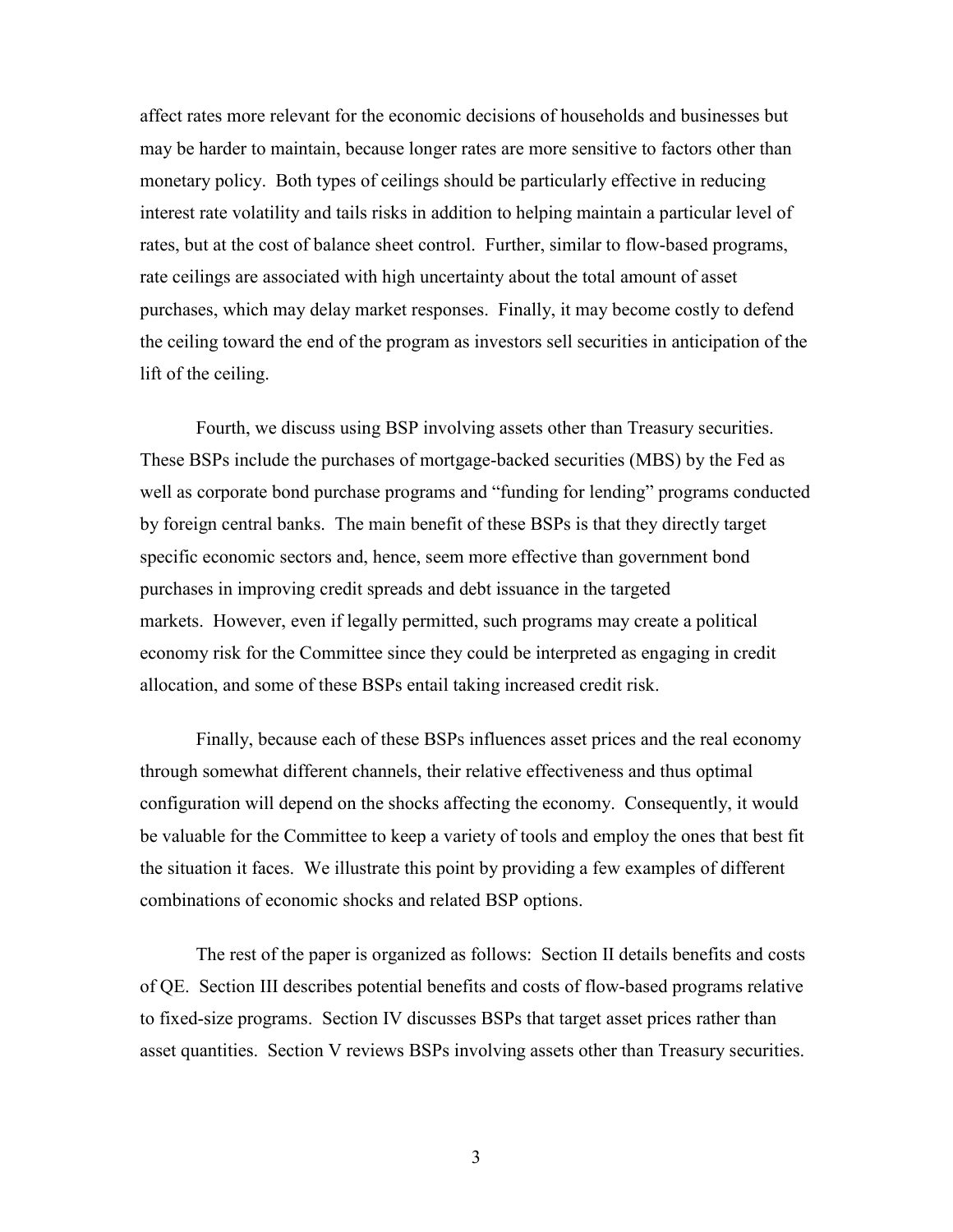Finally, section VI concludes by considering possible combinations of BSPs and economic situations that the Fed might face.

# **II. Assessment of the Benefits and Costs of Balance Sheet Policies since the Global Financial Crisis**

As described in previous studies of QE, the traditional transmission channels of BSP are the signaling channel, the duration-risk channel, and the portfolio rebalance channel (also known as the supply–scarcity channel). In brief, the signaling channel works through changes in the expected future path of the policy rate induced by Fed communications or actions related to BSP. The duration-risk channel affects term premiums as BSPs change the amount of aggregate duration risk held by private investors. The supply channel works by changing the available supply of the programeligible assets and tends to have the greatest effect on the yields of the acquired assets and their close substitutes. In this section, we discuss recent findings related to the efficacy of these channels and additional aspects of QE.

# *Benefits of Balance Sheet Policies and Effect on the Real Economy*

BSPs were intended to provide monetary policy accommodation by reducing private borrowing costs, attenuating financial constraints, and stimulating bank lending and investments. In what follows, we analyze whether BSPs were successful in achieving these goals, and we do so by summarizing the main results of several recent studies, while leaving to the appendix details about the methodologies used in those studies.

Recent studies find QE pass-through to be large and significant for stock returns, investment-grade (IG) corporate yields, real 30-year MBS yields, and real 30-year fixed-rate mortgage (FRM) rates.<sup>[1](#page-5-0)</sup> The pass-through appears to occur gradually, reaching its

<span id="page-5-0"></span> <sup>1</sup> See Gilchrist and Zakrajsek (2013); Gilchrist, Lopez-Salido, and Zakrajsek (2015); Mamaysky (2018); and D'Amico and Kaminska (2019). In particular, the first two studies document an almost complete passthrough of QE shocks to real private borrowing costs. In earlier studies that find little pass-through, the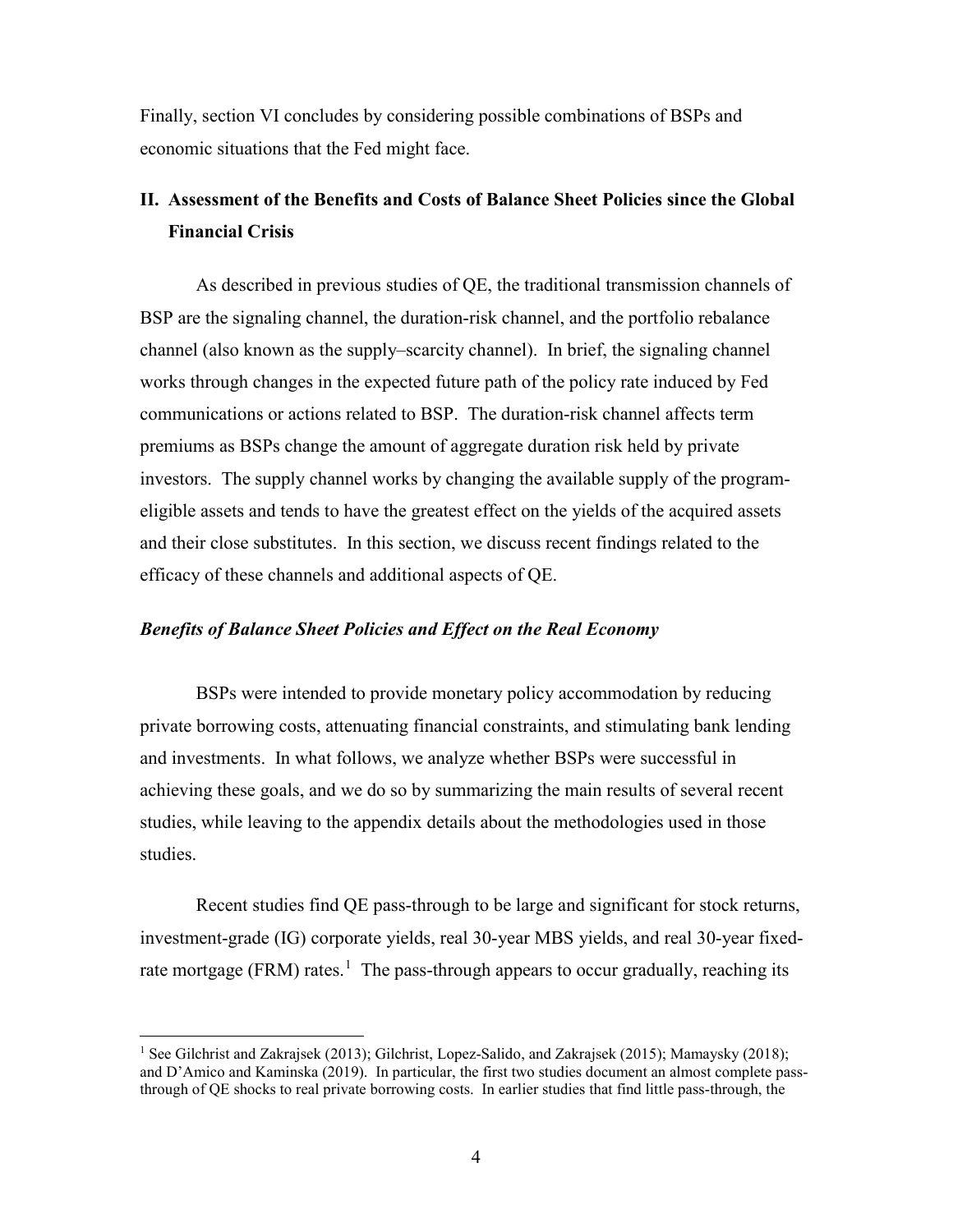peak after a few months from the start of the policy intervention.<sup>[2](#page-6-0)</sup> In particular, the evidence suggests that QE supply effects on corporate bond prices are much larger by the end of the purchase program than upon its announcement, and that the maximal response of stock prices, equity implied volatility, and credit spreads to QE announcements occurs several weeks after the announcement. However, QE pass-through to lower-quality corporate bonds and non-agency mortgage loans is weaker and seemingly not very effective in compressing spreads, as lower-quality private yields tend to be less sensitive than government yields to changes in government bond supply induced by  $QE.^3$  $QE.^3$ 

Recent research also provides evidence on QE increasing bank lending and risk tolerance. Several studies find that QE1 and QE3 had larger effects on bank lending of those banks with higher initial holdings of MBS. In particular, their lending increased by more than in banks with little MBS exposure, and they were more likely to reshuffle their lending activities toward riskier loans and easier lending standards.<sup>[4](#page-6-2)</sup> Regarding the composition of lending, there is evidence that QE1 translates into increased mortgage lending and refinancing but is associated with a slowdown in commercial and industrial (C&I) lending; QE3 increased not only home-purchase mortgage originations, but also C&I lending. $5$ 

In addition, Bernanke and Reinhart (2004), based on theories dating back to Friedman and Schwartz (1963) and Tobin (1969), suggest that the creation of reserves in the banking system as a result of central bank asset purchases can lead to portfolio substitution effects and thereby play a crucial role in the transmission of QE. The

empirical approaches do not seem very robust. The appendix discusses differences in the empirical approaches and explains why we focus on more recent evidence.

<span id="page-6-0"></span><sup>&</sup>lt;sup>2</sup> These results are consistent with the theory of Greenwood, Hanson, and Liao (2018), who show that, in partially segmented asset markets, prices in a related market not directly targeted by the supply shock (for example, the corporate bond market in reaction to supply shocks in the government bond market) initially underreact; however, as investors gradually rebalance their portfolios, prices change by more in the longer run.<br><sup>3</sup> See, for example, D'Amico and Kaminska (2019) and Di Maggio, Kermani, and Palmer (forthcoming).

<span id="page-6-2"></span><span id="page-6-1"></span><sup>&</sup>lt;sup>4</sup> See Rodnyansky and Darmouni (2017); Chakraborty, Goldstein, and MacKinlay (forthcoming); and Kurtzman, Luck, and Zimmermann (forthcoming).

<span id="page-6-3"></span><sup>&</sup>lt;sup>5</sup> See Chakraborty, Goldstein, and MacKinlay (forthcoming); and Luck and Zimmerman (forthcoming). The latter find a crowding-out effect on C&I lending after both QE1 and QE3, while Luck and Zimmerman (forthcoming) find a positive effect on C&I lending after QE3. However, the data set used in the latter study is more comprehensive (it also includes smaller loans, nonsyndicated loans, or both, and it is at a quarterly frequency) and arguably encompasses the data set used in the former.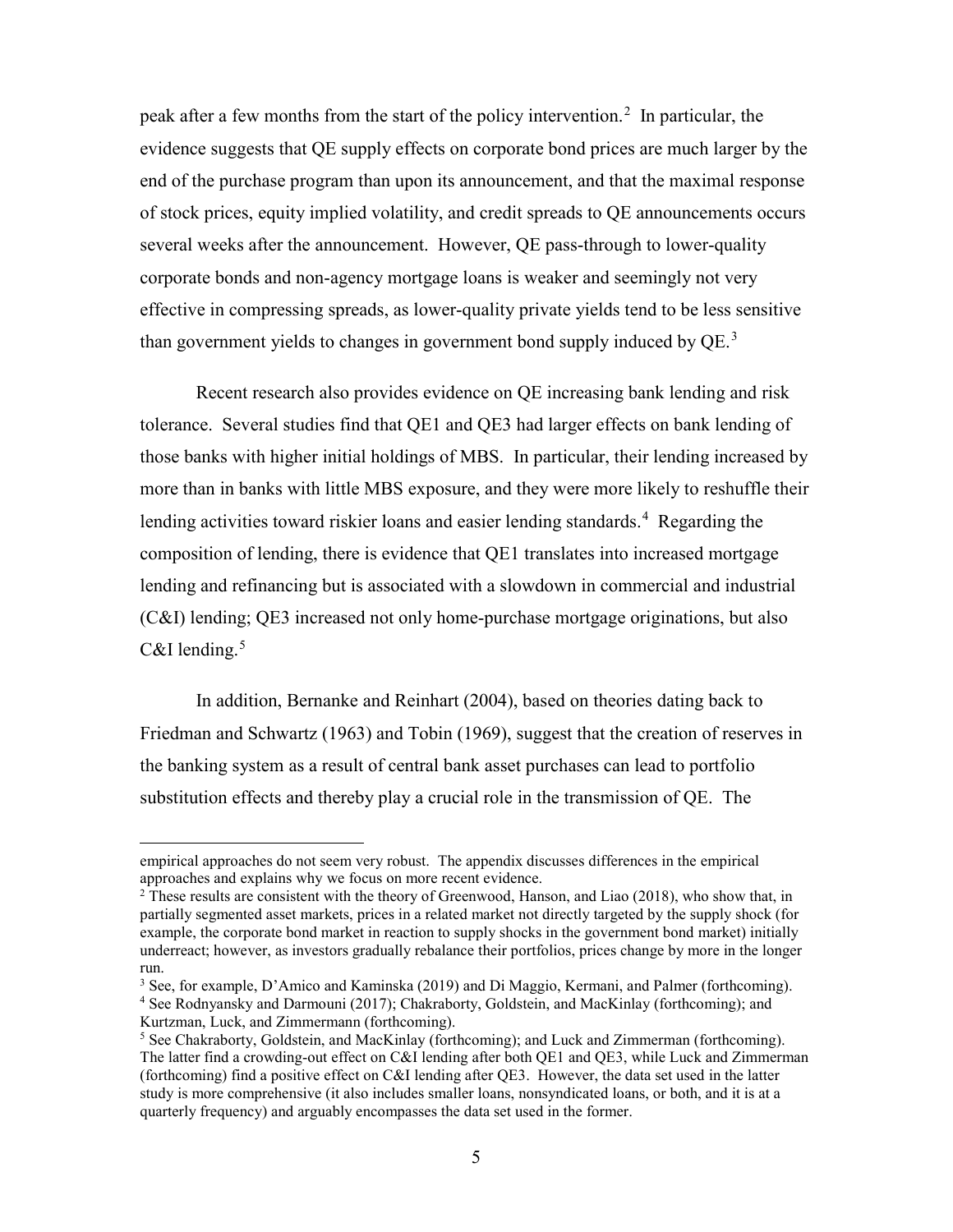creation of reserves by the central bank implies that banks need to hold a larger amount of reserves than was previously regarded as sufficient and will therefore seek to increase investments in securities and loans. Kandrac and Schlusche (2017) test such a reserveinduced transmission channel and find that reserve creation induced by QE led to an acceleration in lending activity and increased risk-taking within banks' loan portfolios.

Regarding nonfinancial firms' financing and investment decisions, Foley-Fischer, Ramcharan, and Yu (2016) find that, around the MEP's announcement, stock prices of firms more dependent on longer-term debt rose by more. As a result, these firms issued more long-term debt during the MEP and expanded their employment and investment. These results suggest that the MEP may have relaxed financial constraints for some firms by reducing bond market risk premiums and inducing gap-filling behavior in issuance.

Finally, we review a few recent studies focused on the macroeconomic effects of QE. Luck and Zimmerman (forthcoming) find that QE3 led to a sizable increase in employment at the county level through the bank-lending channel, while there were no significant effects on employment from QE1. Using FRB/US simulations, the estimated effects of unconventional monetary policy in speeding up the labor market recovery and the return of inflation to 2 percent after a recession are modest.<sup>[6](#page-7-0)</sup> Other studies, such as Eberly, Stock, and Wright (2019), find that, in the absence of QE, unemployment would have been about 1 percentage point higher from 2014 to 2018.<sup>[7](#page-7-1)</sup> Similar results are found by Wu and Xia (2016) for the period from July 2009 to December 2013.

# *Costs of Balance Sheet Policies*

BSPs are also associated with certain costs. Some of the costs initially feared did not materialize—notably, an outbreak of inflation and a surge in financial stability risks. In this section, we provide an overview of costs that can still be potentially relevant in the

<span id="page-7-0"></span> $6$  Engen, Laubach, and Reifschneider (2015) estimate that the FG and BSPs combined had a peak unemployment effect of 1¼ percentage points. Chung and others (2019) find that the FOMC's ability to contain the initial rise in unemployment and fall in inflation after a significant recessionary shock is limited because there are significant lags in the transmission of unconventional monetary policy. Some of these studies model the post-crisis slump as largely unanticipated, which damps the effects of BSP.

<span id="page-7-1"></span> $7$  Gertler and Karadi (2013) and Baumeister and Benati (2013) find even larger effects. For instance, according to Gertler and Karadi's calibrations, QE1 reduced the magnitude of gross domestic product (GDP) contraction by 3.5 percentage points, while QE2 increased GDP by 1 percentage point.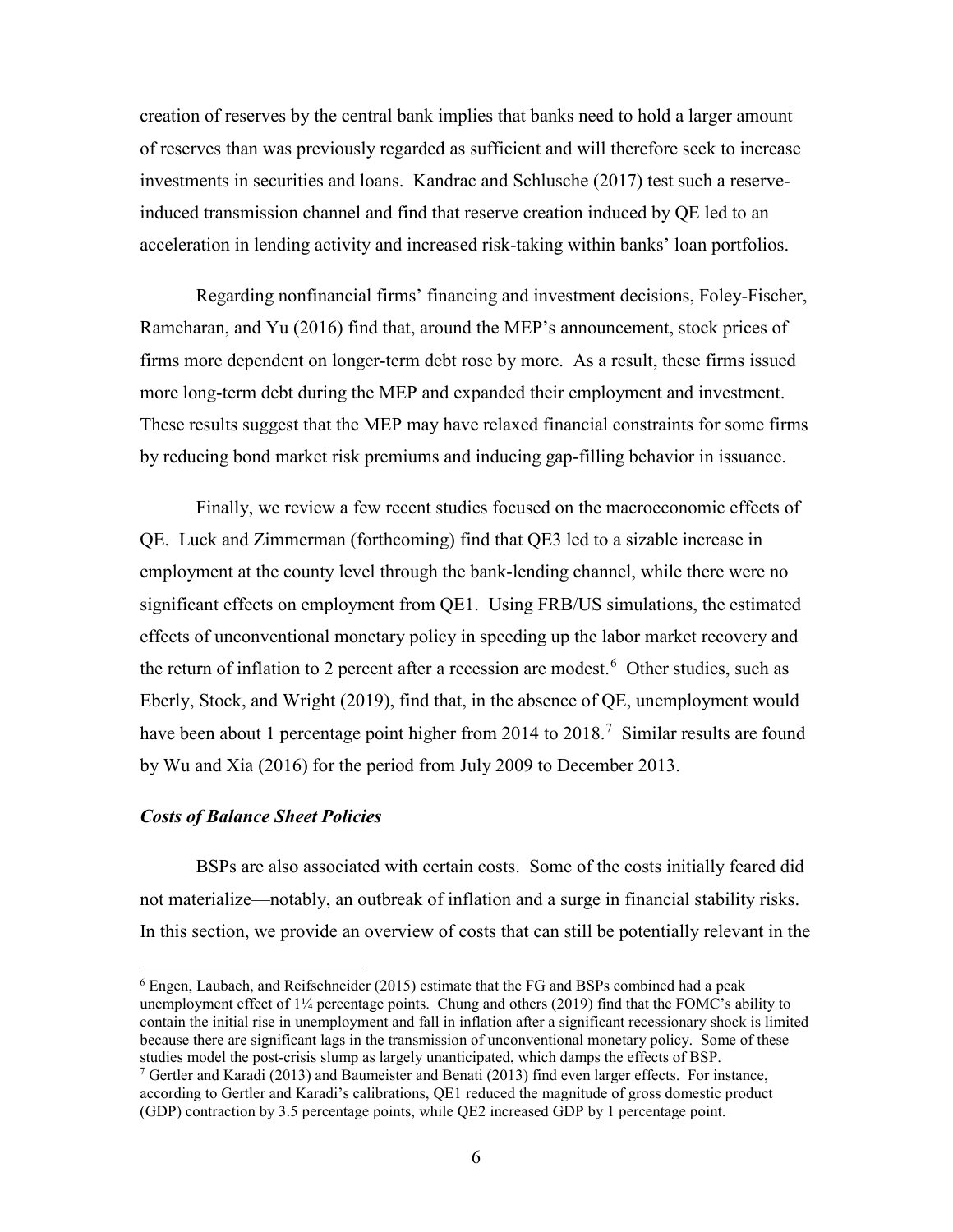future, such as challenges in communications, nonproductive risk-taking behavior by investors, risks associated with elevated scarcity of securities being purchased, and fiscal risks. The experience with BSPs that policymakers, investors, and researchers have gained over the past decade should mitigate some of these costs going forward, such as communication challenges, but they will still represent potential challenges.

First, the introduction of new policy instruments, such as BSPs, requires additional communication to inform the public about their nature and potential effectiveness. Such challenges can be compounded by the simultaneous use of multiple tools—for instance, FG and BSP—as their effects can be interconnected. That said, effective communications about multiple instruments and their complementarity can reinforce the credibility of the central bank's commitment to future policy accommodation.

The exit from BSPs involves additional challenges. Policymakers have to decide on and communicate about multiple aspects of the normalization strategy—for example, the end date of asset purchases; the extent to which principal payments should be reinvested; and passive runoffs versus active sales and, in the case of the former, whether and how to cap the runoffs. Following the experience of the taper tantrum, it became clear that, if communication is done gradually and over a longer period, investors' expectations about the size and composition of the portfolio can adjust slowly and therefore be reflected in asset prices incrementally. Overall, it should be noted that, as policymakers and investors have now much more experience with the normalization process, the complexities considered here may be less severe in the future.

Second, although a central objective of BSPs is to encourage investors to rebalance their portfolios toward riskier assets, prolonged BSPs could alter asset prices in ways that induce nonproductive risk-taking behaviors—for example, by increasing the incentives for maturity and liquidity transformation or imprudent "reach for yield" by institutional investors. This could be the case if investors needed to maintain short-term nominal returns because of principal-agent issues or for accounting purposes (Stein, 2013). However, Kuttner (2018), in reviewing the evidence on excessive risk-taking by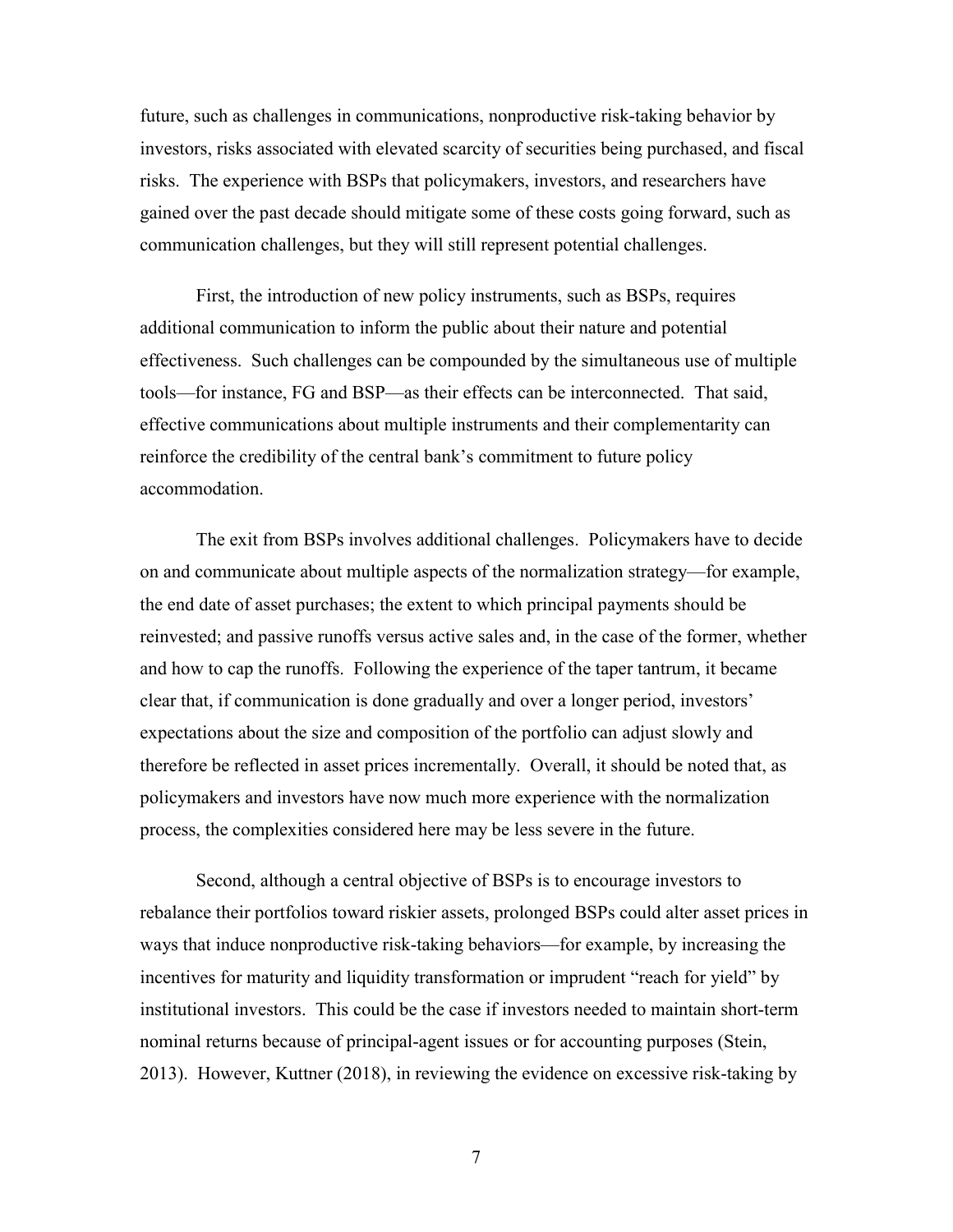financial and nonfinancial firms, concludes that, while some reaching for yield may have occurred, it certainly did not pose serious concern.

Third, QE may mute or impair market functioning. Although QE1 significantly improved liquidity in the markets in which purchases occurred during the height of the GFC, BSPs could impair market functioning if the purchases were too large relative to the overall market or too concentrated in certain maturity sectors, thereby crowding out a particular class of market participants (for example, money market funds at shorter maturities and pension funds and insurance companies at longer maturities). <sup>[8](#page-9-0)</sup> For example, Kandrac (2018) finds that the Fed's MBS purchases after 2011 led to a deterioration in measures of liquidity and market functioning, particularly at the beginning of purchase programs, although these effects were fairly short lived. D'Amico, Fan, and Kitsul (2018) find that the scarcity of Treasury securities resulted in some price distortions in the Treasury repurchase agreement (repo) market, which are often related to elevated fails to deliver. In addition, certain intermediaries, such as banks, have business models that depend in part on exploiting maturity mismatches.

Finally, QE has fiscal implications, as it affects asset prices and, hence, public financing costs as well as government revenues and expenditures. Clearly, over the past 10 years, the lower interest rates generated by QE have reduced the costs of issuing public debt and have facilitated its maturity extension. However, Cavallo and others (2018) highlight that the Fed may face political economy concerns related to the volatility of remittances to the U.S. Treasury during the transition to the long-run balance sheet size, including the possibility of recording a deferred asset. While the likelihood that the Fed would record losses and temporarily cease remittances has been relatively small over the past 10 years, this may not be the case if BSPs are in place in the future.

<span id="page-9-0"></span> <sup>8</sup> See, for example, D'Amico and King (2013) and Gagnon and others (2011) for the Treasury market, and Hancock and Passmore (2011) and Krishnamurthy and Vissing-Jorgensen (2011) for the agency MBS market.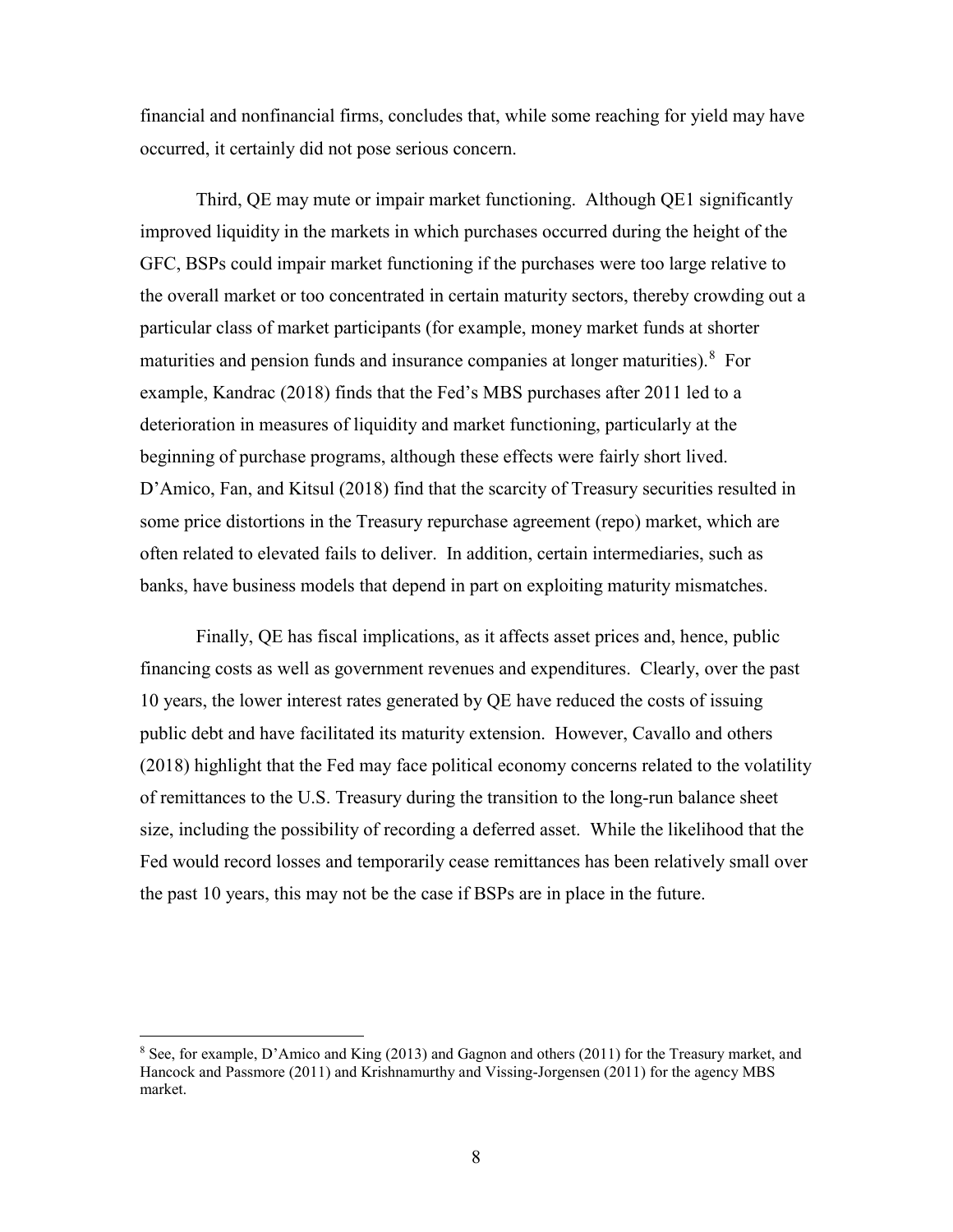# *Does QE Have Diminishing Returns?*

Most previous research assessing whether QE has diminishing returns in financial markets has not controlled for expectations about the future size or composition of the balance sheet at the time of the BSP announcements.<sup>[9](#page-10-0)</sup> That failure has led some researchers to conclude that QE programs have become less effective over time, but it is actually the magnitude of the asset supply surprise—not necessarily the yield sensitivity—that has diminished.<sup>[10](#page-10-1)</sup> Further, the recent experience with the normalization process—or quantitative tightening (QT)—has allowed researchers to study the effect of the Fed's BSP on Treasury yields across diverse macroeconomic and financial market conditions.

Studies that take into account expectations about future purchases continue to find that the marginal effects of asset purchases on financial and macroeconomic variables have not decreased over time. Cahill and others (2013) and D'Amico and Seida (2019) carefully measure the surprise components of QE announcements using results from the Survey of Primary Dealers (SPD). Based on a range of estimates, Cahill and others (2013) find that the responses of Treasury yields to a given amount of QE surprise do not appear to have declined across consecutive fixed-size QE programs. D'Amico and Seida (2019) conclude that the Treasury yield sensitivity to a supply shock during QT announcements is at least as large as the yield sensitivity to a supply shock during QE announcements, implying the supply–scarcity channel's strength at impact did not diminish across economic and monetary policy cycles. Given that the yield sensitivity does not seem to diminish across states, the main driver of the observed differences in the announcement effects of QE programs is the size of the supply surprise resulting from the announcements. Relatedly, Hesse, Hofmann, and Weber (2018) and Kim, Laubach, and Wei (2019) find that, once anticipation about asset purchases is accounted for, the effects of asset purchase programs on macroeconomic variables did not notably diminish as new rounds of asset purchases were added.

<span id="page-10-0"></span> $9$  See, for example, Krishnamurthy and Vissing-Jorgenson (2011, 2013).

<span id="page-10-1"></span> $10$  The Treasury yield sensitivity is obtained by dividing the yield reaction by the size of the supply surprise.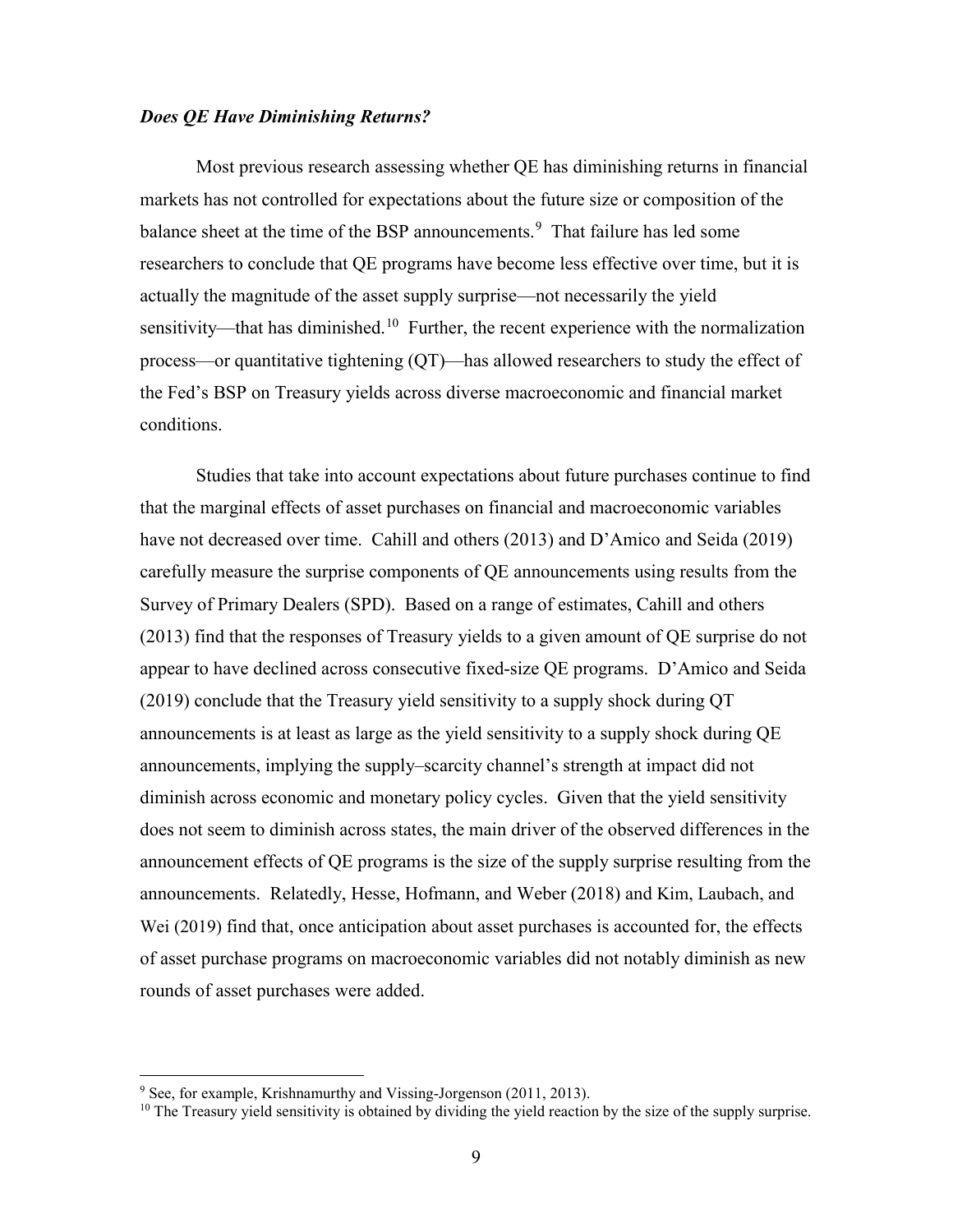Nevertheless, there may be reasons to be concerned about diminishing effects of the duration-risk channel. Both Greenwood and Vayanos (2014) and King (forthcoming) show that when interest rate volatility is greater than zero, changes in the aggregate duration risk held by investors affect risk premiums. In their models, the risk premium reflects the product of the quantity of risk, which equals the interest rate volatility, and the market price of that risk, which equals the average duration of investors' portfolios. As shown in King (forthcoming), the duration-risk channel becomes less effective at the ELB because the ELB lowers the volatility of interest rates.<sup>[11](#page-11-0)</sup> It is therefore conceivable that, as longer-term yields decline to lower levels amid extended ELB episodes, the effects of the duration-risk channel will diminish.

Finally, some studies note that the macroeconomic effects of BSP may interact with the state of the financial sector. For example, the macroeconomic effects of BSP in Gertler and Karadi (2013) depend on collateral constraints limiting the lending ability of financial intermediaries; QE would have larger effects when these constraints are more binding.<sup>[12](#page-11-1)</sup> In contrast, in Brunnermeier and Koby (2018), more restrictive capital constraints imply a faster drop in bank profitability caused by policy rate cuts, and QE, by removing long-term bonds from bank balance sheets, has the potential to magnify this effect. However, even in normal times, there are frictions and distortions that may give rise to effective BSP. For example, Schabert (2015) demonstrates that, even in the presence of collateral constraints that occur if only a fraction of assets is eligible for open market operations (repos and outright purchases), BSP can still improve welfare.<sup>13</sup>

Taken together, these findings suggest that the strength of some QE channels (for example, the supply–scarcity channel) does not seem sensitive to the state of the economy and corresponding levels of interest rates, while the strength of other channels (for example, the duration-risk channel) does. It also seems that the efficacy of the state-

<span id="page-11-0"></span> $11$  While the ELB lowers the volatility of nominal short-term rates, it is theoretically possible that it increases the volatility of real short-term rates through movements in inflation. However, the effect on inflation tends to be small in empirically realistic models so that the volatility of real short-term rates is<br>lower, too. Hence, the duration-risk channel's effects on real term premiums are smaller at the ELB. <sup>12</sup> This is also true in Curdia and Woodford (2011) and He and Krishnamurthy (2013), although these

<span id="page-11-1"></span>studies emphasize the role of different financial market imperfections.

<span id="page-11-2"></span><sup>&</sup>lt;sup>13</sup> In this model, there are also other frictions such as sticky prices and cash-in-advance constraints.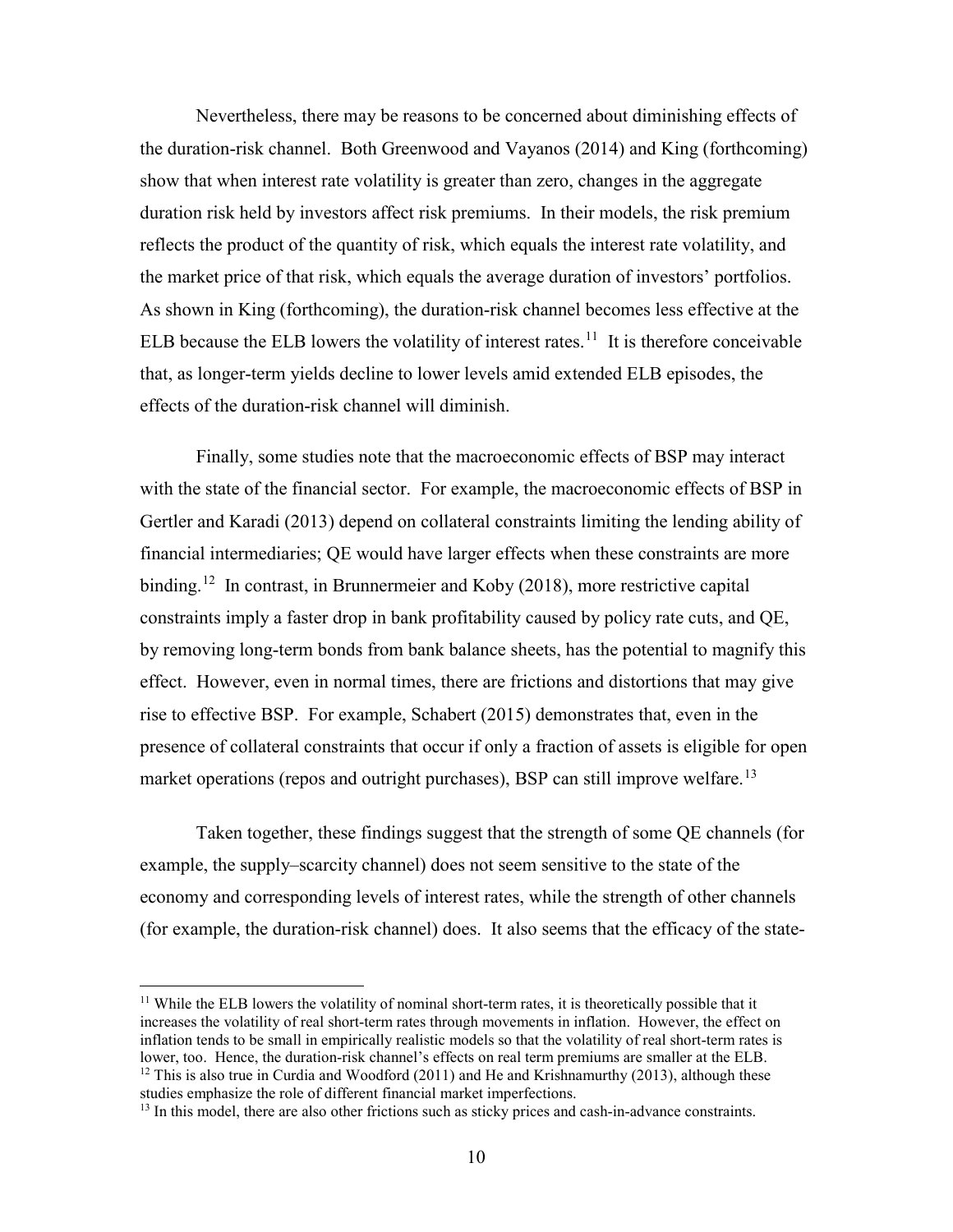sensitive channels may vary in potentially offsetting ways across states of the economy. Consequently, it is hard to know how QE programs' overall effect varies across states of the economy. Moreover, most of this evidence derives from sample periods in which longer-term rates never fell below 2 percent and thus may not be directly applicable to environments with very low longer-term rates. Finally, as noted earlier, low levels of longer-term Treasury rates constrain the amount of "space" available for BSPs, which might mean that QE becomes less effective, similar to other policies that work through a reduction in interest rates.

### **III. Benefits and Costs of Flow-Based Programs Relative to Fixed-Size Programs**

While the Fed's first two rounds of QE were conducted as "fixed size" programs, with the total amounts of purchases specified upon announcement of the program, purchases under QE3 were "flow based"—or "open ended." That is, instead of announcing the total target amount of asset purchases, policymakers announced a specific pace of monthly purchases that would continue until a certain threshold (for example, a substantial improvement in the outlook for the labor market) is crossed.

The advantage of flow-based programs is that they are state contingent, allowing for program adjustments in response to positive or negative shocks to the economy. Such programs can be formulated using a rule-based framework that provides prescriptions for BSP conditional on economic conditions.<sup>14</sup> Under a flow-based program, if the economy experiences negative shocks, the statements the FOMC has made linking the program to the economy should result in economic agents quickly updating their expectations for the length of the program and therefore the amount of asset purchases, which, in turn, should lead to rapid adjustments in financial conditions. While investors might expect an extension of a fixed-size program in the presence of negative shocks, there is more uncertainty about whether and when such extensions occur. The higher uncertainty may

<span id="page-12-0"></span><sup>&</sup>lt;sup>14</sup> An example of rule-based BSP could be a rule under which the monthly pace of purchases of a flowbased program (similar to QE3) depends on the forecast of the output gap and inflation as in a Taylor rule for the federal funds rate; or, alternatively, an even simpler rule in which the monthly pace of purchases stays constant and only the length of the program in terms of months is changed based on economic conditions. Gagnon and Sack (2018) suggest that rule-based QE should focus on the Federal Reserve's holdings of longer-term assets and exhibit a considerable degree of inertia.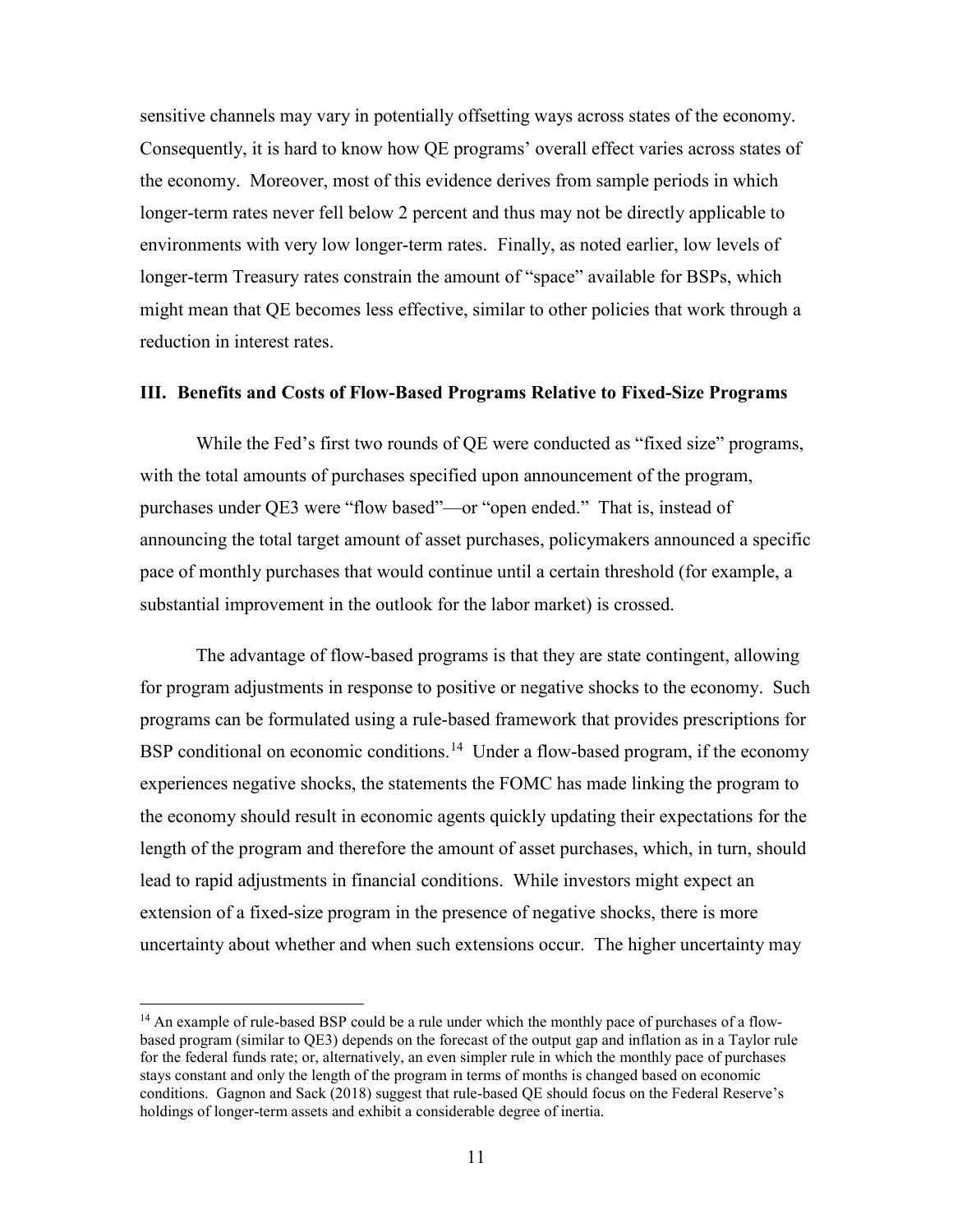prevent asset prices from fully reflecting new expectations about the BSP so that there would be less automatic stimulus. Similarly, if the economy improves faster than expected, economic agents, under a flow-based program, would automatically revise down their expectations regarding the size of the asset purchase program. Further, there are credibility issues linked to trying to adjust a fixed-size program, as, for instance, investors may start questioning whether future asset purchases will be completed as announced. Overall, flow-based programs can be linked to greater investor confidence about policymakers' ability to make timely adjustments and, hence, circumvent the credibility issues inherent to fixed-size programs.

If a fixed-size BSP is accompanied by state-contingent FG about the policy rate, and policymakers are hesitant to renege on their commitment to the fixed-size program, a situation may arise in which the two instruments work at cross-purposes. For example, improving economic conditions may lead to a situation in which the conditions stated in the FG are met so that policymakers may want to raise the federal funds rate before the fixed-size BSP is completed. In contrast, aligning the state contingencies of flow-based programs and FG about the policy rate may minimize the risk that the two instruments work at cross-purposes and increase their credibility, which could help contain the size of flow-based programs.

The main disadvantage of flow-based programs is the difficulty faced by investors in gauging the total size and persistence of asset purchases—that is, for how long a given pace of purchases will continue in response to shocks to the economy—as this information is relevant for the transmission mechanism of asset purchases. In contrast, in the case of a fixed-size program, economic agents are informed upon announcement about the size and length of the program and therefore have to form expectations only about the extent of the transmission to asset prices and the corresponding macroeconomic effect. The higher investor uncertainty surrounding the size and length of a flow-based program can delay or diminish—or both—its full effect on financial markets and the macroeconomy.

In addition, flow-based programs are subject to a possible inherent "ratcheting-up effect." If the economic recovery is slow and therefore, by construction, asset purchases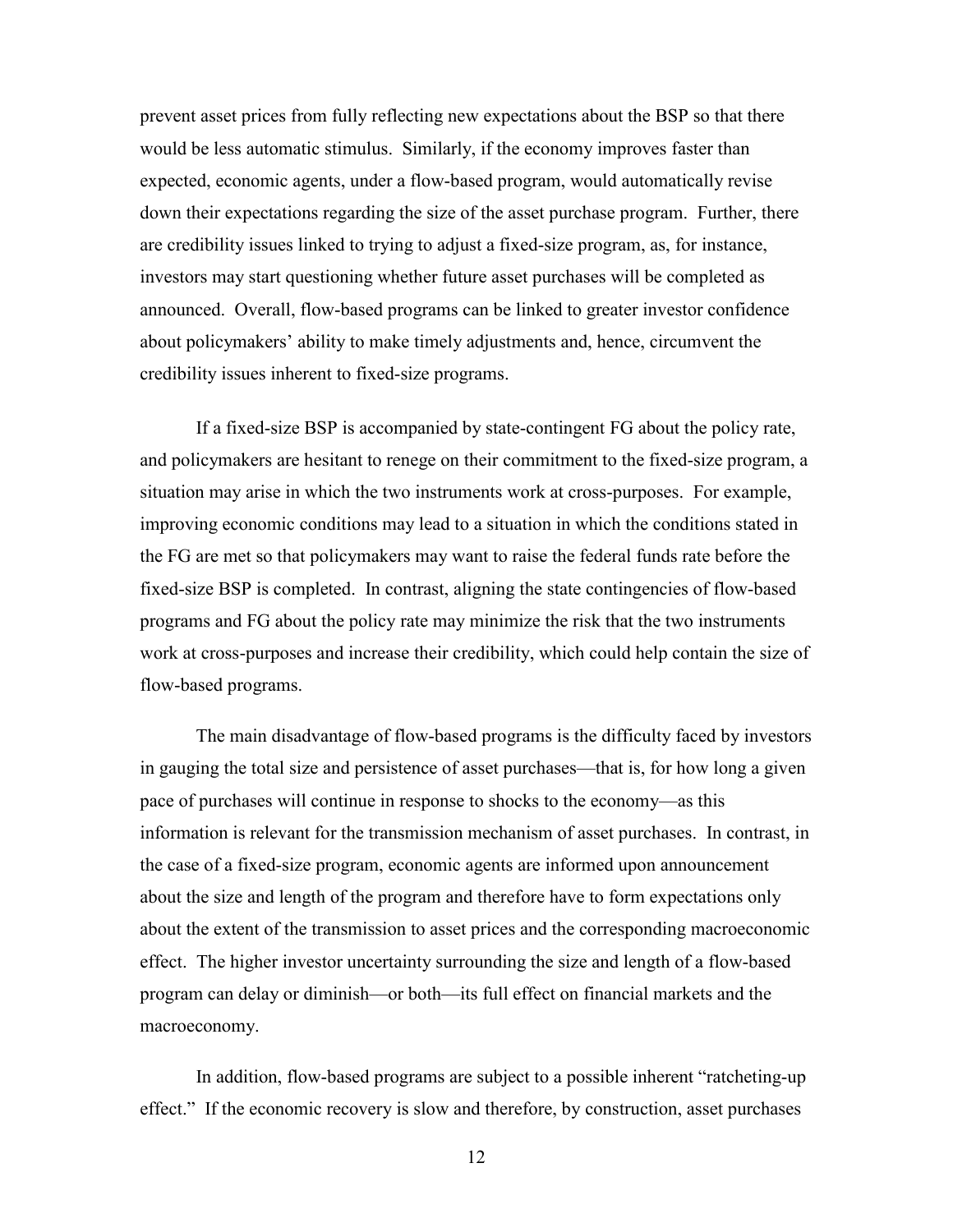continue for a long time, the Fed's balance sheet may grow to undesirable sizes.<sup>15</sup> A related concern is that the Fed could end up holding a large share of outstanding government securities, which might be detrimental to market functioning. However, the Fed's past flow-based asset purchase program has not been associated with undue disruptions to market functioning. Moreover, it is unlikely that the share of outstanding public debt held by the Fed would grow to very high levels, as, during economic downturns, Treasury debt issuance rises sharply, creating room for the Fed to expand its balance sheet through purchases of government securities without necessarily crowding out private investors.

# **IV. Targeting Quantities versus Targeting Prices: Defining Balance Sheet Policies through Purchase Amounts versus Yield Curve Targeting**

An alternative to policies that expand the balance sheet by a particular amount or at a particular pace would be for the FOMC to choose a goal for interest rates on Treasury securities and adjust the balance sheet size as necessary to achieve that goal. Setting policy in this way would allow the Committee to better control segments of the yield curve to provide the desired amount of monetary policy accommodation. Such policies could be focused on the shorter end of the yield curve, to reinforce any FG about the policy rate, or focused on the longer end of the yield curve, which might be more relevant for the economic decisions of households and businesses (we will discuss this issue in more detail). Policies regarding yields could be defined either in terms of targets for those yields, in which case yields are not allowed to be either above or below the target, or ceilings, in which case only deviations above the ceiling matter. The following discussion focuses on the use of ceilings, which do not necessitate responding to declining yields by tightening the BSP when economic conditions worsen.<sup>[16](#page-14-1)</sup> However, most of the arguments would apply to the use of interest rate targets as well.

<span id="page-14-0"></span><sup>&</sup>lt;sup>15</sup> In addition, the FOMC communicated, during its flow-based asset purchase program, its commitment to evaluating the efficacy of the program by stating that, "In determining the size, pace, and composition of its asset purchases, the Committee will continue to take appropriate account of the likely efficacy and costs of such purchases."

<span id="page-14-1"></span><sup>&</sup>lt;sup>16</sup> Policymakers may consider policies under which yield targets would move in response to changes in conditions. However, allowing the targets to move too often would reduce one of the many benefits of such policies, which is increased certainty about the level of yields.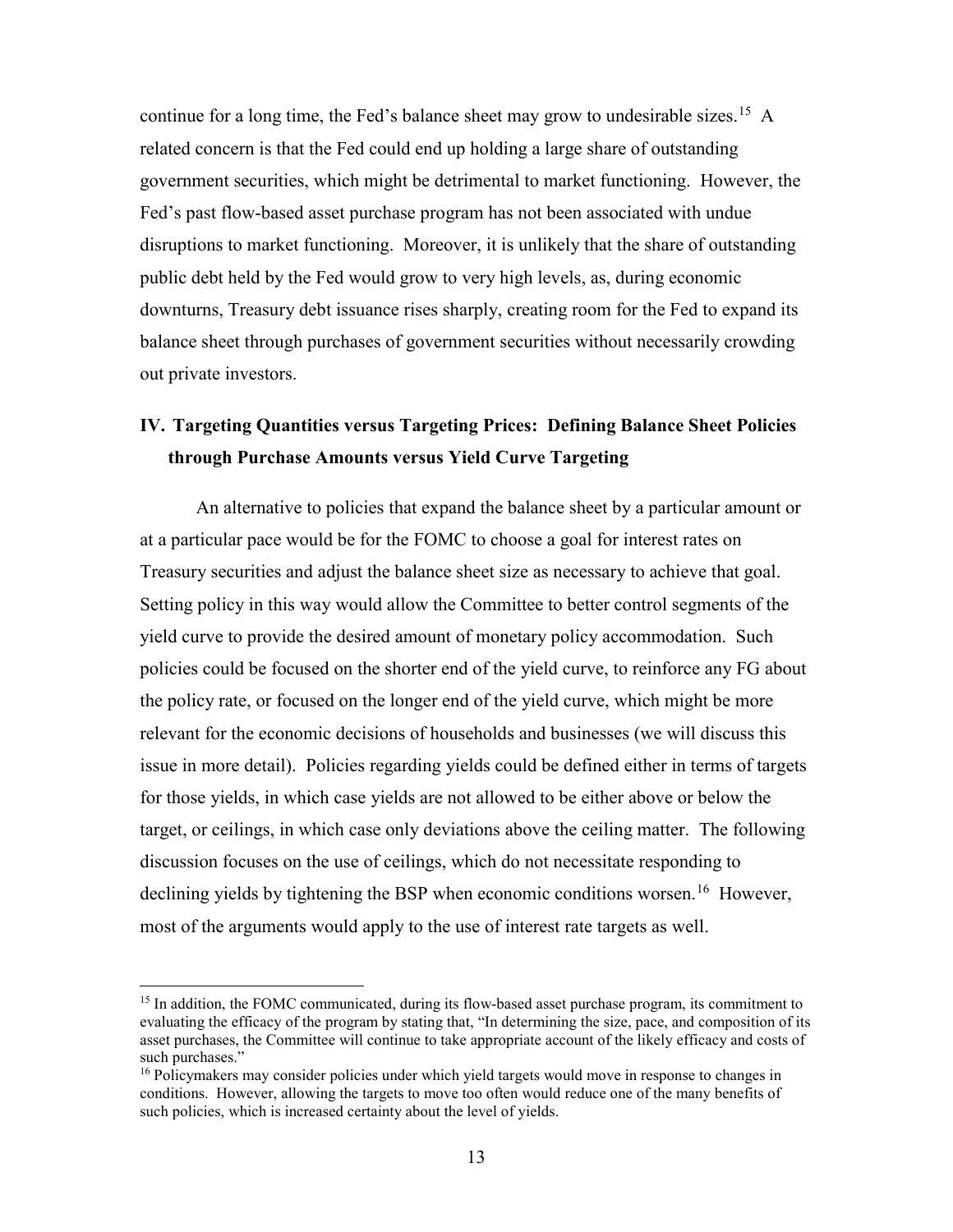Setting BSP in terms of interest rates has the potential to reduce interest rate volatility in addition to helping maintain a particular level of rates; in particular, it reduces the likelihood that rates might rise suddenly. Greater certainty about interest rates may in turn contribute to more accommodative financial conditions, allowing households and businesses to make spending plans with more confidence (Bowman, Erceg, and Leahy, 2010). To achieve the benefits of reduced interest rate volatility, the Committee needs to be willing to tolerate the possibility that it may have to purchase securities amid improving economic conditions and rising yields. Investor expectations about the economic recovery and the responsiveness of monetary policy are likely to matter for the size of the purchases needed to maintain the ceilings. If the economy is improving, then investors will increasingly expect policy tightening and yields would rise toward the ceiling. It is likely that the Committee would want to be confident in the durability of the recovery before removing policy accommodation, so it is plausible that the ceiling would become binding and that substantial purchases could be required at some point amid the economic recovery. It is also important to remember that if the purchases result in the Fed acquiring a significant portion of outstanding securities, then many of the costs noted in the subsection "Costs of Balance Sheet Policies" would apply here as well.

Establishing ceilings on particular interest rates will clearly affect the prices of securities with maturities covered by the ceilings. However, the ceilings are also likely to affect the prices of nearby securities. That could occur if the ceilings are seen as providing a signal about the path for monetary policy and change investor expectations. It could also affect prices of other securities in the event that the ceilings become binding and the Fed purchases securities, as investors rebalance their portfolios and use the money obtained from selling securities to the Fed to purchase other securities that are considered to be close substitutes, such as those with similar risk or duration. In particular, investors might purchase securities with maturities just a bit longer than those covered by the ceilings.

The FOMC will also have to decide how solid the ceilings are. The Committee could announce that the ceilings are firm and that the balance sheet would be expanded as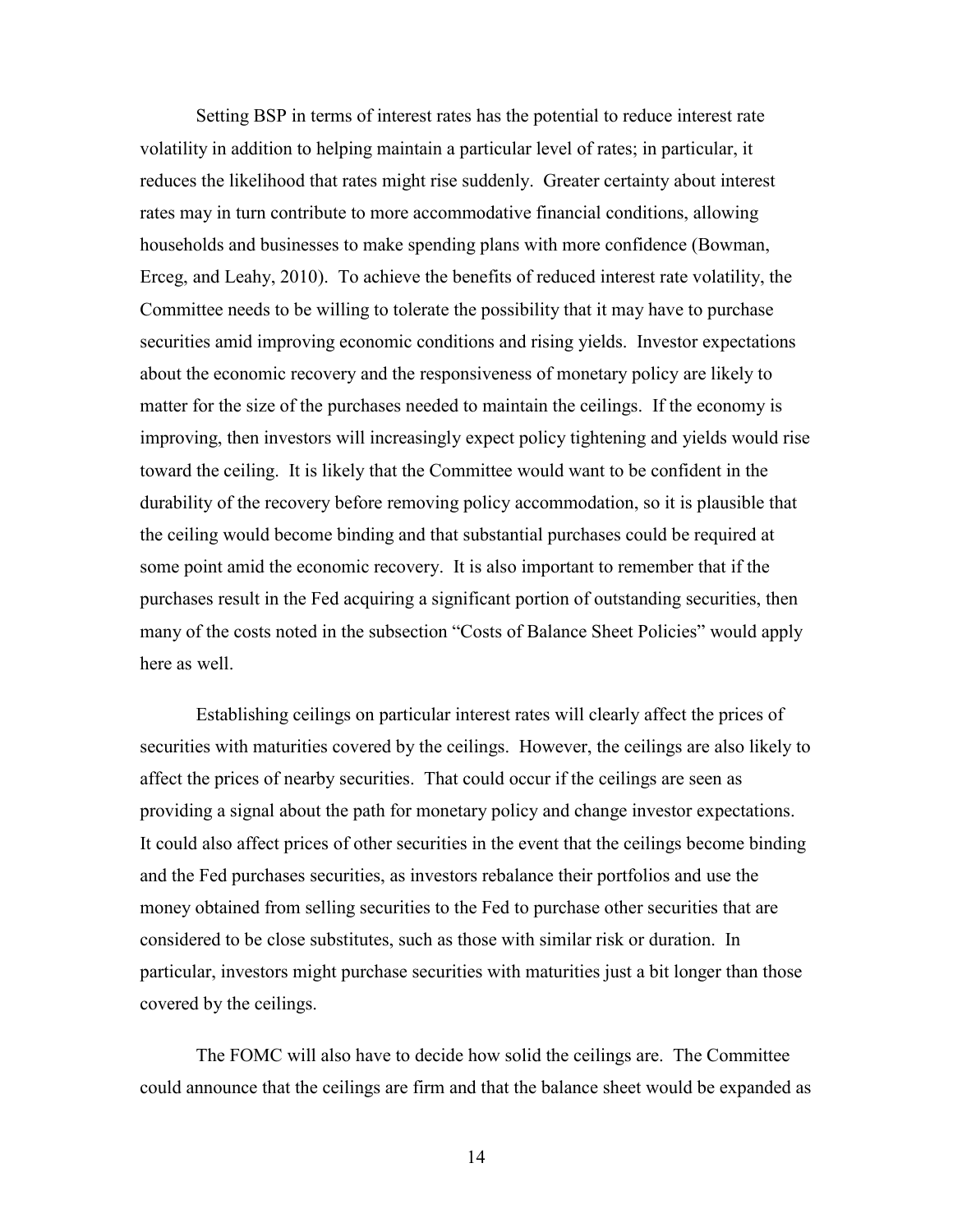needed to maintain that ceiling. Such a ceiling policy for a particular segment of the yield curve could be implemented by announcing that the Fed would be willing to purchase Treasury securities with maturities covered by the ceilings at a price such that the yield would be equal to the desired ceiling. Firm ceilings would provide the greatest benefit in terms of reducing interest rate volatility and tail risks. However, that benefit comes at the cost of a greater loss of control over the balance sheet size. Alternatively, the Committee could establish softer ceilings in which yields above the ceilings trigger purchases of securities with maturities covered by the ceilings at a particular pace until yields move below the ceiling. Relative to firm ceilings, softer ceilings allow the Committee greater ability to manage how quickly the balance sheet expands but may not necessarily result in a smaller overall balance sheet or be as likely to compress interest rate volatility.

# *Ceilings on Shorter-Term Rates*

Ceilings on shorter-term rates, such as those in the two- to three-year range, would interact importantly with any FG about the federal funds rate. For example, ceilings could be used to reinforce FG by signaling that the Fed is willing to use its balance sheet to ensure that rates remain below a certain level. Because interest rate ceilings would need to reference the maturities of the securities subject to the ceilings, it would be straightforward to coordinate FG and the ceilings if the FG were framed in terms of calendar time. This could be done by aligning the maturities of securities covered by the ceilings with the information covered in the FG. If FG were framed in other terms, such as macroeconomic thresholds, then aligning FG and interest rate ceilings would be more challenging. In this case, the FOMC could indicate that the same economic conditions referenced in the FG would also cause changes to the ceilings; it is likely that, in this case, there would be some maturities for which yields would surge notably once the referenced macroeconomic outcomes are reached. Regardless of the approach used, it would be necessary to coordinate the exit or use "escape clauses" for FG and for the lifting of ceilings, as the end of one would likely cast doubt on the commitment to the other.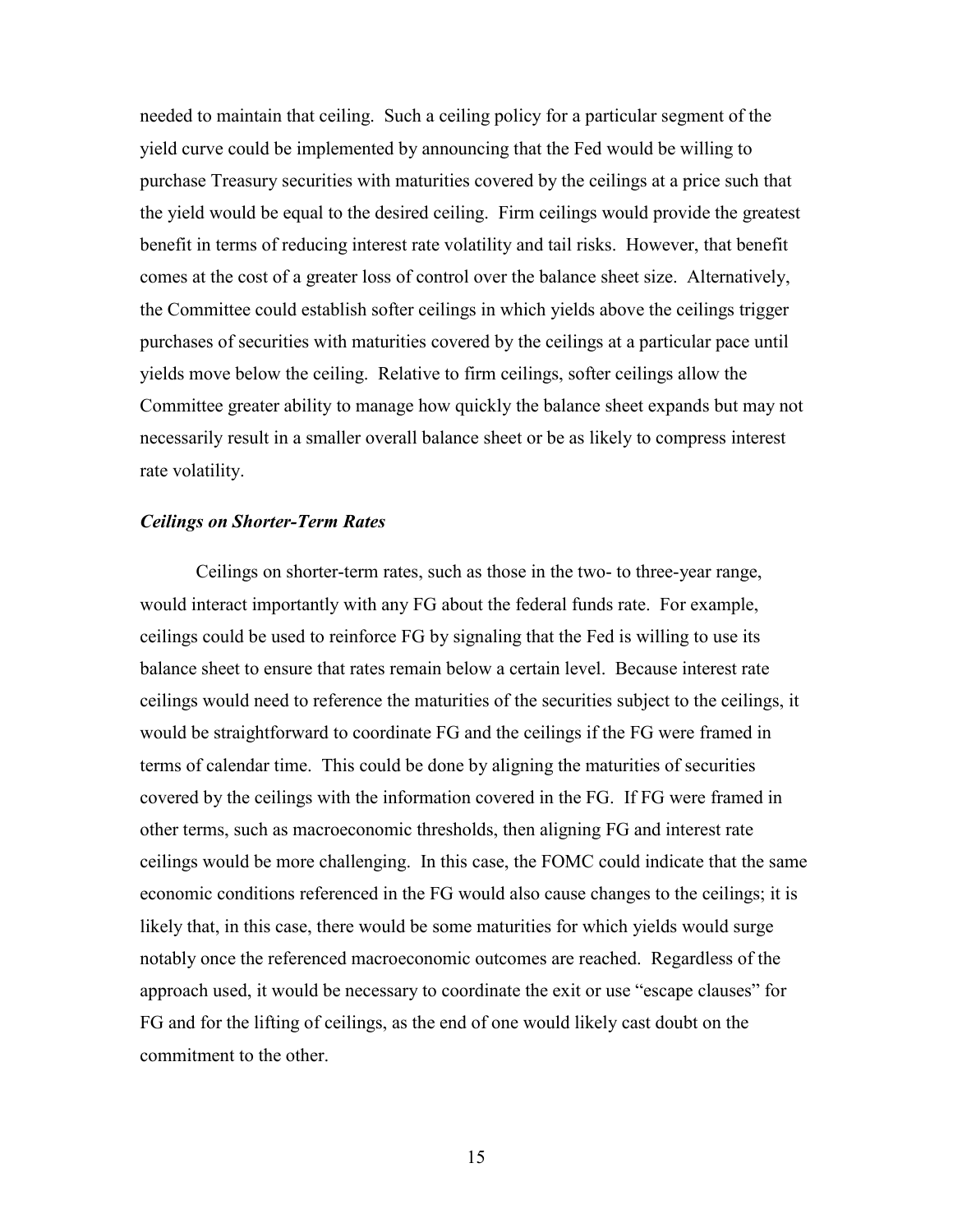The Committee would also have to determine how close to set the ceilings on Treasury yields relative to the policy path implied by any FG. Setting the ceilings close to the policy rate path implied by FG would emphasize the commitment to that guidance. Reinforcing that commitment would help reduce interest rate uncertainty, lower risk premiums, and be more supportive of the accommodation provided by the FG. However, setting ceilings close to the implied policy rate path would increase the likelihood that the Fed would have to purchase substantial amounts of Treasury securities to maintain the ceilings. If instead the Committee chose to set the ceilings somewhat above the level of rates implied by the FG, it would reduce not only the likelihood of substantial purchases but also the extent to which the ceilings reinforced the FG's credibility.

Limiting the use of ceilings to shorter-term rates would facilitate the unwinding of any balance sheet expansion incurred while maintaining the ceilings, because any securities acquired would have a short maturity. These securities would naturally mature and roll off the balance sheet relatively quickly after the Committee decided to tighten policy.<sup>17</sup> Because the accommodation induced by ceilings on shorter-term rates can be reversed fairly quickly, these ceilings might be most useful in situations where the FOMC believes that it might want to return to a neutral stance of monetary policy in the near future, such as in moderate, but not extreme, downturns.

### *Ceiling on Longer-Term Rates*

Rather than targeting shorter-term rates, the Committee may prefer to target longer-term rates, perhaps around 10 years, as these are more important for economic decisions of households and businesses. Moreover, setting a ceiling on the level of longer-term rates would also reduce the risk that these rates would rise suddenly and sharply; that, in turn, would further support the ability of households and businesses to make longer-term spending plans with more confidence and could deliver a stronger

<span id="page-17-0"></span><sup>&</sup>lt;sup>17</sup> It would always be possible for the Committee to abandon the ceilings and raise rates if conditions changed. Doing so would result in mark-to-market losses on the securities in the Fed's portfolio. Such losses would likely be lower if the Committee were targeting shorter-term rates rather than longer-term rates. The realization of those mark-to-market losses would depend on the Committee's decisions about the size of the Federal Reserve's balance sheet and whether the Committee was willing to sell assets to reach the desired size.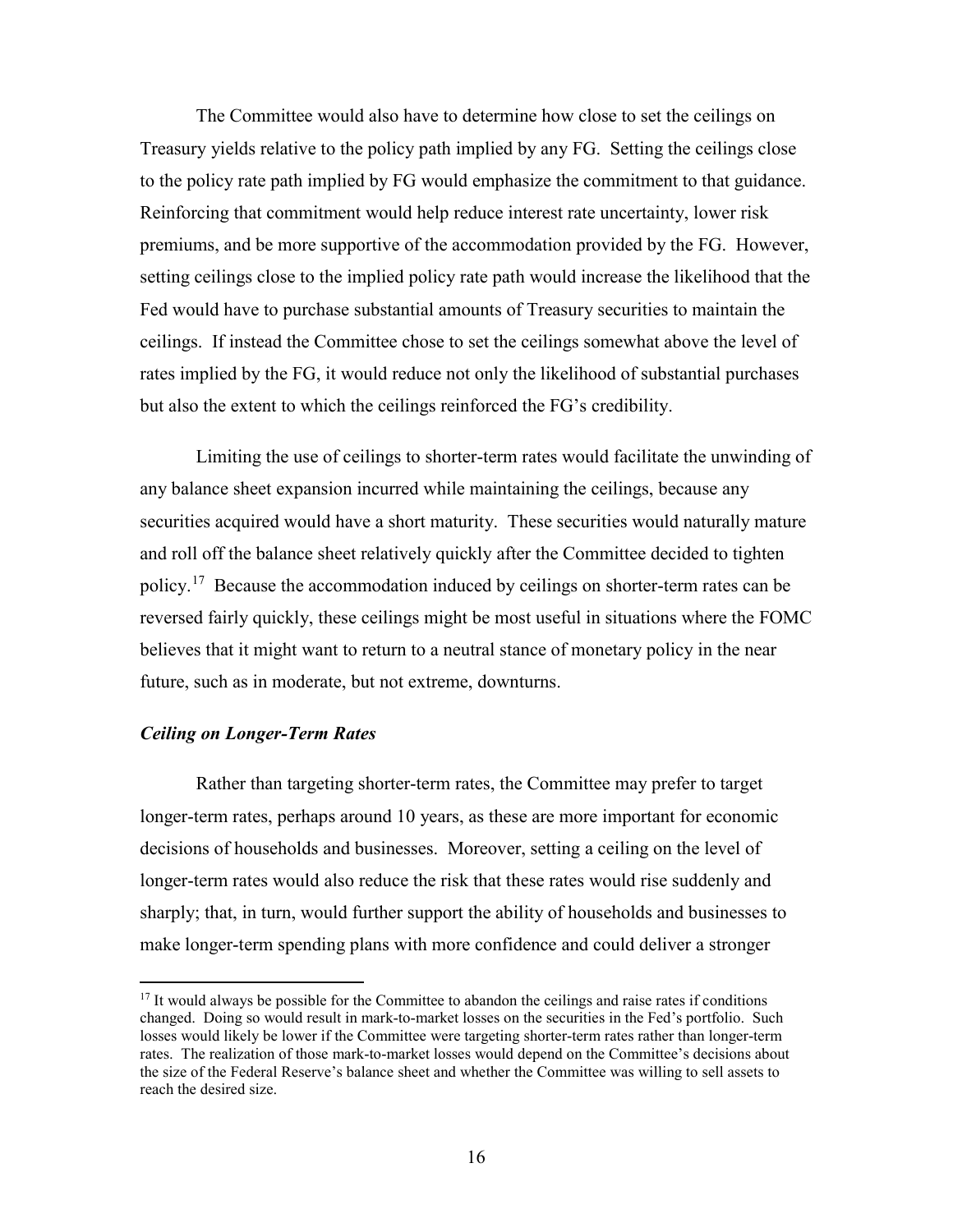boost than targeting shorter-term rates. Counterfactual simulations by Eberly, Stock, and Wright (2019) suggest that a BSP that, following the GFC, had pinned the 10-year yield to 2 percent for five years would have resulted in the unemployment rate decreasing faster.<sup>[18](#page-18-0)</sup> They also report that such policies would have notably increased the size of the Fed's balance sheet.

A ceiling on longer-term rates would be less tightly connected to FG and likely more challenging to maintain through communications about near-term policy or the near-term economic outlook. This reduced connection to FG and the greater sensitivity of longer-term rates to the longer-term economic outlook, which is less affected by monetary policy, might make it more difficult to maintain a ceiling on longer-term rates without notable asset purchases. Consequently, ceilings on longer rates could entail more uncertainty about the evolution and the ultimate size of the Fed's balance sheet.

It is important to note that interest rate ceilings provide accommodation through a somewhat different transmission mechanism from QE programs. On the one hand, interest rate ceilings provide greater certainty about the maximum levels of yields on securities covered by the ceilings and a more effective reduction in the risk of a sudden increase in those yields. On the other hand, under fixed-size QE, there is no uncertainty about the total amount of longer-term assets that will be purchased. Thus, the lower uncertainty in this regard could trigger larger portfolio rebalancing upon the announcement of the program and lead to faster declines in yields along the entire yield curve. Moreover, if the removal of duration risk from the market is an important channel by which BSPs are transmitted, then programs involving purchases of very long-term securities, such as 30-year bonds, could have a larger effect on longer-term rates while having a smaller effect on the Fed's balance sheet.

Securities accumulated while maintaining a ceiling on longer-term rates would be of longer maturities. Thus, if the FOMC subsequently wanted to tighten policy, it might need to rely on exit strategies similar to those used for previous QE programs rather than

<span id="page-18-0"></span><sup>&</sup>lt;sup>18</sup> Their simulations technically focused on a policy of reducing the slope of the yield curve out to 10 years; because the overnight rate was already at the ELB in the simulations, that policy is very similar to imposing a ceiling on the 10-year rate.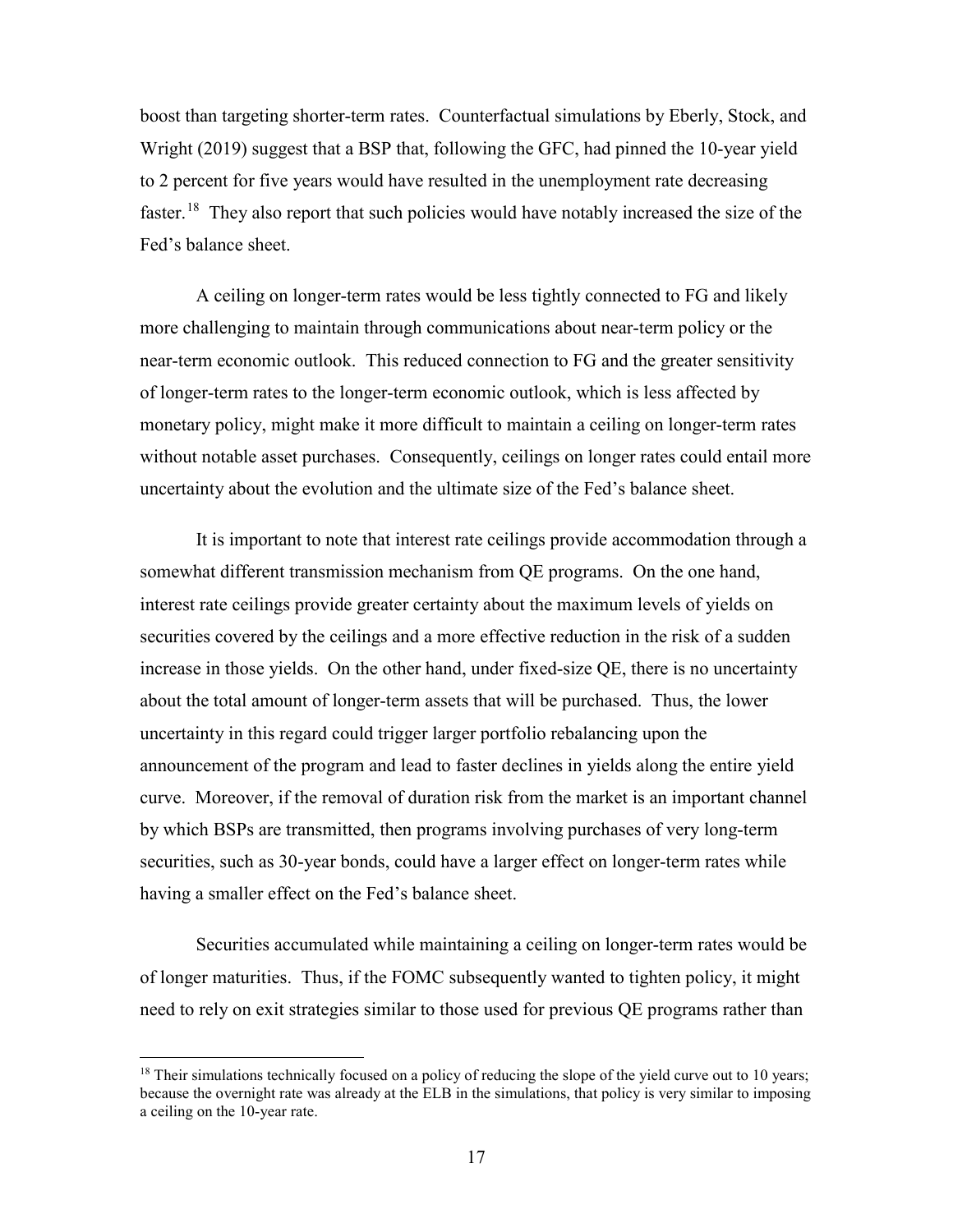waiting for securities to roll off naturally. If the Committee determined that it needed to reduce the size of the balance sheet quickly through sales of securities, doing so would likely result in losses.

### *Examples of Yield Curve Policies*

Central banks have implemented polices for managing the yield curve. The Fed maintained a ceiling on the yield on long-term Treasury bonds of 2½ percent from 1942 to 1951 and maintained a ceiling of  $\frac{3}{8}$  percent on the short-term (three-month) Treasury bill rate from 1942 to 1947 (there were also ceilings on intermediate rates). These ceilings were put in place during World War II to support the ability of the U.S. Treasury to fund the war effort and manage the interest burden afterward.<sup>[19](#page-19-0)</sup> The ceiling on the Treasury bill rate was lifted to provide the Fed some ability to tighten policy in the face of rising inflation. The ceiling on longer-term bonds was lifted in conjunction with the 1951 Treasury–Federal Reserve Accord, which restored Federal Reserve control over monetary policy.

These ceilings were not binding when they were first established. However, the ceiling on the three-month bill quickly became binding and remained so until it was lifted. The Fed had to purchase a significant portion of outstanding bills in order to maintain the ceiling and, by 1947, owned nearly the entire stock of such securities (Chaurushiya and Kuttner, 2003). Long-term interest rates generally remained low in this period and purchases were not often needed to maintain the ceiling on longer-term rates. The purchases that did occur represented only a modest fraction of outstanding securities.

While the Fed was successful in maintaining the ceilings on Treasury yields, the effect on private securities was more mixed (Chaurushiya and Kuttner, 2003). Yields on private money market securities rose despite the ceiling on Treasury bill rates, with the rate on prime commercial paper increasing 25 basis points during the second half of 1946. The spread between the rate on longer-term triple-A-rated corporate bonds and

<span id="page-19-0"></span> $19$  The ceilings not only kept the rates low and held down government financing costs, but they also supported current demand by giving investors confidence that rates would not rise later in the war and result in mark-to-market losses on their securities holdings.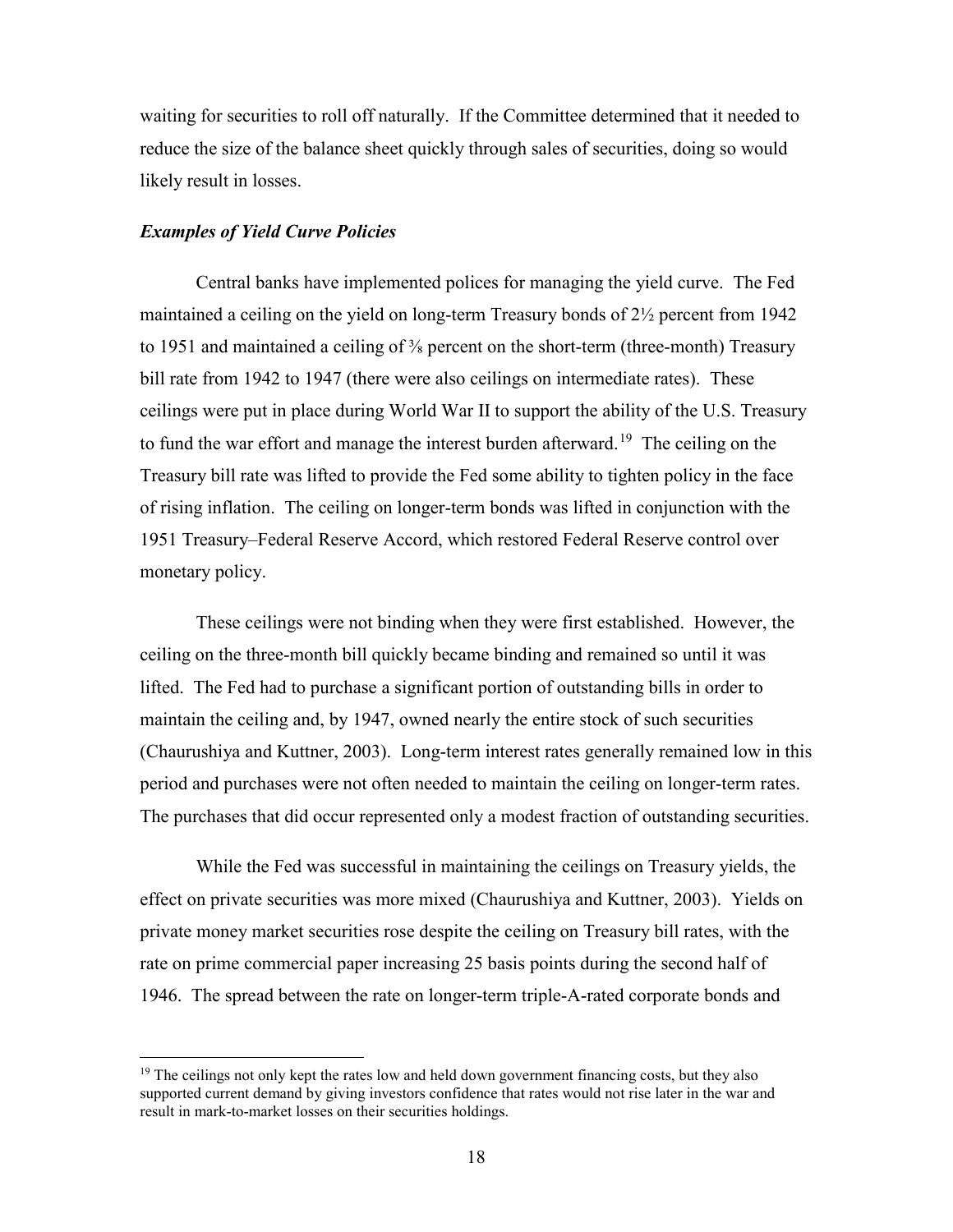long-term Treasury securities widened some in 1947, around the time when the ceiling on the bill rate ended and amid purchases of Treasury securities by the Fed to defend the ceiling on long-term rates. However, the spread narrowed subsequently and remained low even in the months just before the 1951 Accord, when the Fed was again engaging in purchases to maintain the ceiling on longer-term rates. While these historical episodes are suggestive that Fed actions to place ceilings on Treasury yields in the 1950s were generally transmitted to private markets, it is not certain whether transmission would be larger or smaller today given increases in opportunities for arbitrage, market interconnectedness, and market depth.

The Bank of Japan (BOJ) provides a recent example of targeting longer-term rates, through its "yield curve control" regime. Since September 2016, the BOJ has committed to keep the yield on 10-year Japanese government bonds (JGBs) around 0 percent. The BOJ initially defended an informal band of 10 basis points on either side of its yield target. In July 2018, in response to concerns that a decline in private transactions had impaired market functioning, the BOJ expanded that band to 20 basis points in either direction. Over this period, the BOJ saw a rapid expansion of its balance sheet, even though it has gradually reduced the annual pace of its long-term bond purchases from ¥80 trillion to less than ¥30 trillion. Around this fairly steady rate of purchases, the 10-year yield target has required very little active adjustment of the BOJ's balance sheet. For instance, on a few occasions when the yield rose to near the top of the informal band, the BOJ announced that it stood ready to buy unlimited amounts of 10-year bonds at a rate just above the top of the band. In the event, no sellers emerged, so the BOJ's defense of its target did not require any extra bond purchases. In recent months, as the 10-year yield moved somewhat below the bottom of the informal band, the BOJ reduced its monthly bond purchases but did not conduct any special operations to raise the yield. The BOJ's ability to control the 10-year yield is facilitated by the fact that it holds about 50 percent of outstanding JGBs, up from a roughly 10 percent share in 2013 when it began large-scale purchases. That dominance, however, has reduced active trading and liquidity in the JGB market.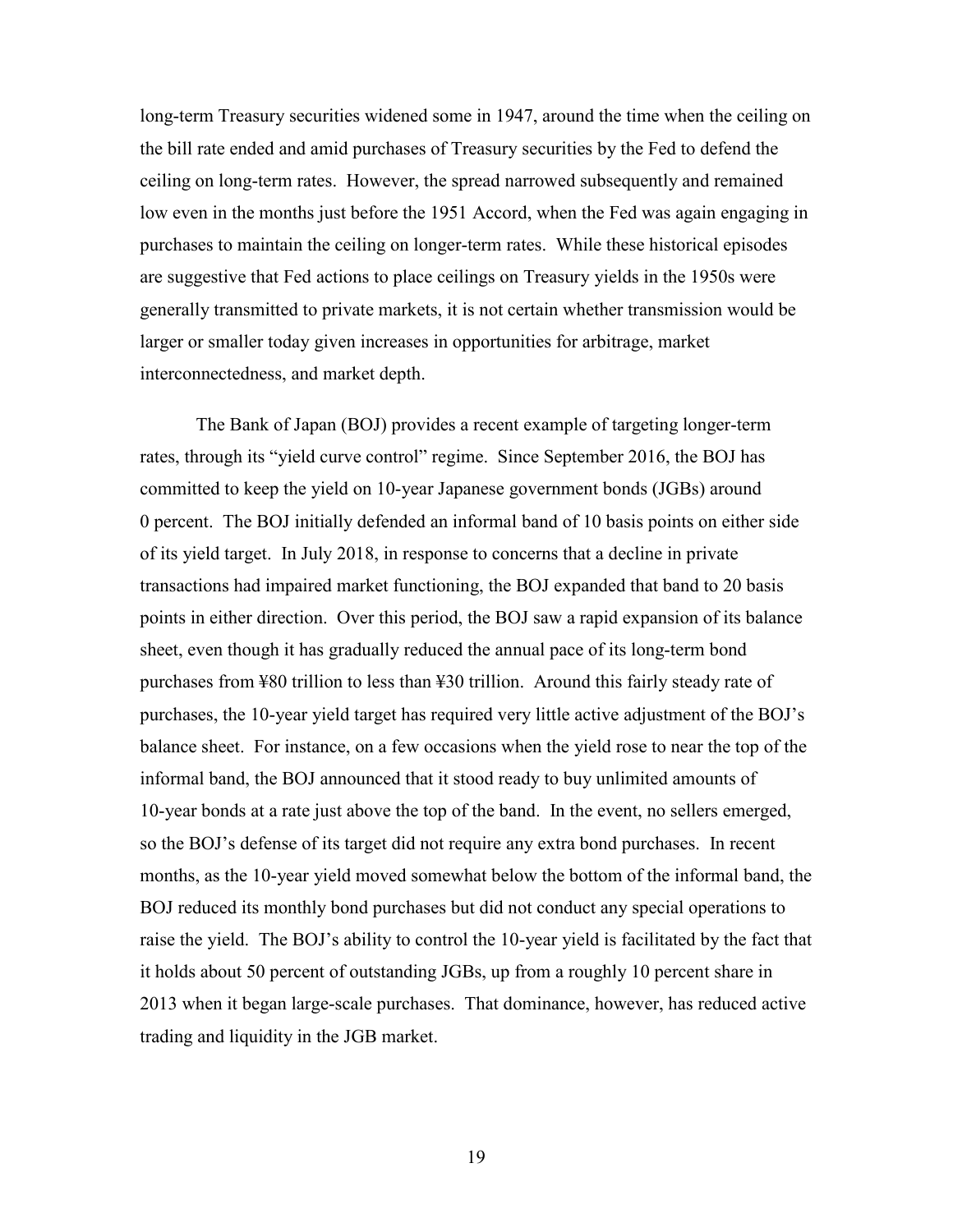The BOJ's experience suggests that a central bank can target a longer-term bond yield without big fluctuations in its balance sheet around a trend of expansion. However, there are a couple of open questions. As of the writing of this paper, the BOJ has not yet changed the level of its yield curve target, so it is unclear how disruptive such a change could be. For instance, if market participants begin to expect that the yield target will be raised, there could be substantial selling of JGBs that would require increased BOJ purchases to maintain the targeted level until it is raised. Similar issues could be presented by the BOJ's eventual exit from targeting 10-year yields.

# **V. Policies Targeted at Increasing Lending to Households and Firms**

The discussion thus far has focused on policies targeting the Treasury market. The general assumption here is that by pushing down interest rates in that market, the FOMC will reduce private borrowing costs generally. However, it may be more effective to provide accommodation that directly targets households or businesses. This section discusses some options for doing that, including purchases of MBS, which were part of previous Fed QEs; corporate bond purchases, for which the Fed has no authority under normal circumstances but that have been implemented by some foreign central banks; and lending programs for banks that aim to reduce their cost of funding and encourage them to pass those reduced costs on to their own customers.<sup>20</sup>

Programs that target particular economic agents or transactions—home buyers or owners, corporations, or banks and bank borrowers—present an inherent political economy risk for the FOMC, as the programs could be interpreted as engaging in credit allocation favoring certain sectors of the economy. In addition, some of these programs would add credit risk to the Fed's balance sheet. However, in the midst of a recession that has pushed interest rates to the ELB, policies seen as supporting "Main Street" may be viewed positively.

<span id="page-21-0"></span><sup>&</sup>lt;sup>20</sup> If the economy is in dire condition and financial intermediation is significantly disrupted, then the Board may deem it an unusual and exigent circumstance and use section 13(3) of the Federal Reserve Act to establish a program for lending directly to businesses and households (or some selected group thereof, such as small businesses).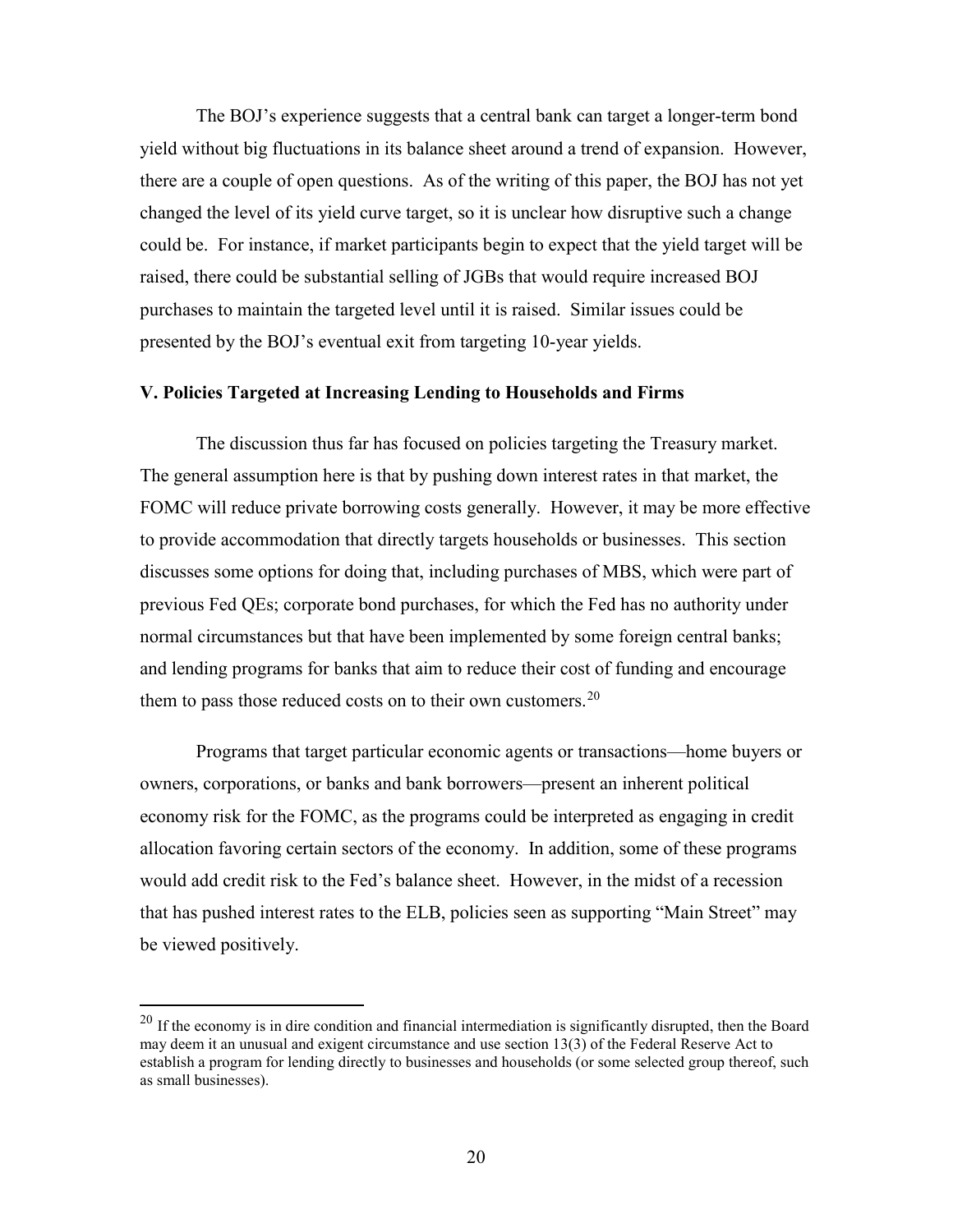### *Purchases of Non-Treasury Securities*

There is compelling evidence that the MBS purchases conducted during QE1 and  $QE3$  influenced MBS yields and mortgage rates.<sup>21</sup> For example, those rates fell more than 120 basis points over the six months following the announcement of QE1. Beyond the interest rate effects, Di Maggio, Kermani, and Palmer (forthcoming) analyze how QE programs affect aggregate debt issuance and consumption through the mortgage market and thus quantify the importance of QE-induced refinancing activity for the real economy. They find that MBS purchases lead to an increase in refinancing activities, lower interest rate payments for refinancing households, a boom in home equity extraction, and higher aggregate consumption. The authors also provide evidence that the transmission of MBS purchases to the real economy depends crucially on the composition of the assets purchased and the health of the banking sector. For example, QE programs that did not involve mortgage purchases (QE2 and MEP) or occurred when the banking sector was healthier (QE3) are associated with smaller effects on mortgage rates and similar effects across conforming and jumbo segments.<sup>[22](#page-22-1)</sup> This is because healthier banks during QE3 were able to reallocate capital across those segments of the mortgage market.

Other central banks have gone further and purchased private securities. Analysis of these programs has found them to be an effective form of accommodation for the institutions targeted by the programs. For example, D'Amico and Kaminska (2019) consider the corporate bond purchases conducted by the Bank of England (BOE) during the Corporate Bond Purchase Scheme, or credit easing (CE), which was launched at the same time as a new round of QE, following the European Union referendum in 2016. They find that corporate bond prices responded substantially more to corporate bond purchases than to government bond purchases with similar maturities. This, in turn, leads

<span id="page-22-0"></span><sup>&</sup>lt;sup>21</sup> See, for example, Fuster and Willen (2010); Hancock and Passmore (2011); Krishnamurthy and Vissing-Jorgenson (2011 and 2013); Boyarchenko, Fuster, and Lucca (2015); and Di Maggio, Kermani, and Palmer (forthcoming).

<span id="page-22-1"></span><sup>&</sup>lt;sup>22</sup> While Di Maggio, Kermani, and Palmer (forthcoming) estimate that following QE1, conforming mortgage rates fell 120 basis points and jumbo mortgage rates fell 55 basis points. Following QE2 and MEP, mortgage rates fell 36 basis points and 47 basis points, respectively, and without any differential effects across the two mortgage segments.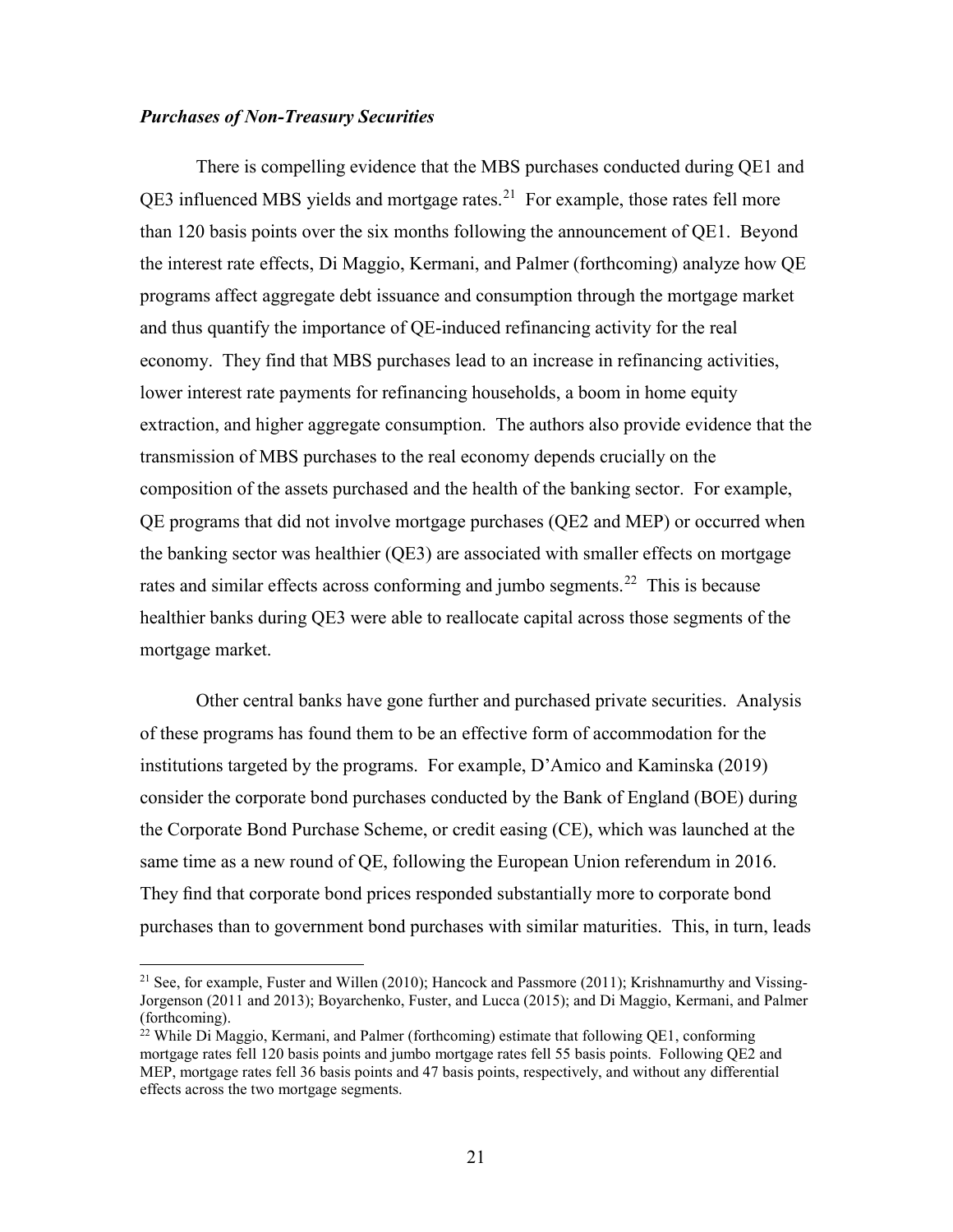CE to be more effective than QE in reducing credit spreads, especially for higher-rated bonds. The authors also find that, in contrast to QE, CE seems to stimulate new issuance of corporate bonds quite rapidly.<sup>23</sup> This aspect of their findings is consistent with the evidence reported in recent studies of the ECB's Corporate Sector Purchase Program (see Abidi and Miquel-Flores, 2018; Todorov, 2018; and Zaghini, 2019).

# *Use of Central Bank Lending Authority*

Another way that central banks have used their balance sheets to provide monetary policy stimulus is through the use of their lending authority—for instance, by providing low-cost, stable funding to banks.<sup>[24](#page-23-1)</sup> Reductions in bank funding costs should lead to declines in the rates that banks charge on their loans; Illes, Lomobardi, and Mizen (2019) find evidence that, at least in Europe, this has indeed been the case. Lower loan rates should in turn support credit availability and economic activity.

One approach to using the lending authority is to reduce bank funding costs generally. For example, during its long-term refinancing operations (LTROs) between 2008 and 2012, the European Central Bank (ECB) provided banks with low-cost loans that had maturities of up to three years. Jossova, Mendicino, and Supera (2018) find that Portuguese banks that took advantage of the improved funding stability provided by the LTROs were more likely to sustain lending relationships with existing borrowers and extend credit to new borrowers. Providing such long-term funding stability would be difficult for the Fed because of limits on the maturity of discount window loans. However, an effectively similar program could be established if the Fed were to announce an extended series of auctions—similar to those conducted under the Term Auction Facility—in which a large amount of discount window credit was offered and

<span id="page-23-0"></span> $^{23}$  D'Amico and Kaminska (2019) find that QE does not seem to stimulate new issuance of corporate bonds over the program's entire duration.

<span id="page-23-1"></span> $24$  The Federal Reserve made extensive use of its lending authority, both under regular and emergency authorities, during the GFC. Those programs were geared toward responding to market dysfunction rather than policy accommodation, although alleviating market stress certainly helps promote economic activity. The mechanics of lending to provide policy accommodation would be similar to lending to alleviate market stress, but the policy considerations would be somewhat different.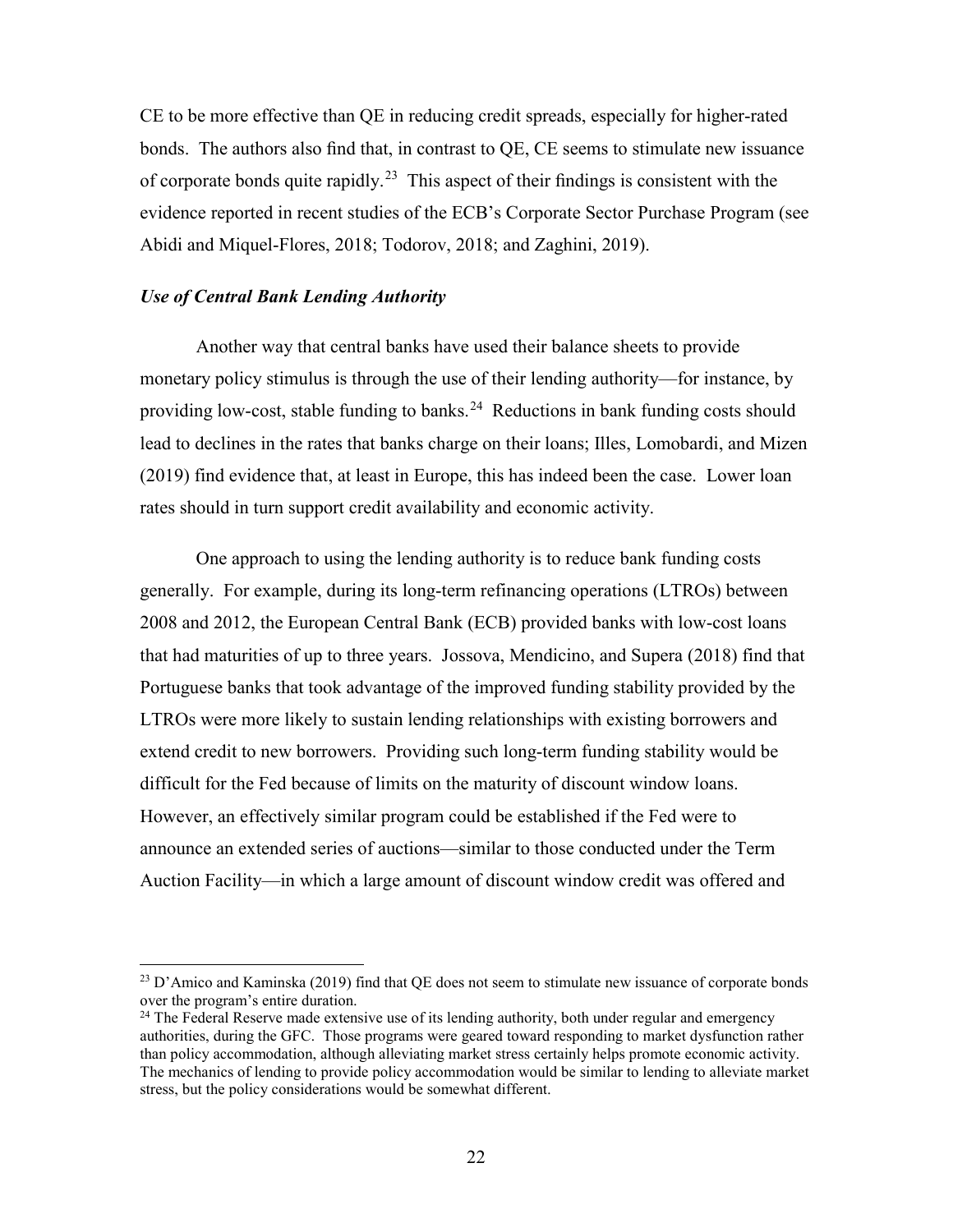the minimum bid rate was set at a level below the rate prevailing on wholesale funding liabilities of banks.<sup>[25](#page-24-0)</sup>

A second approach that other central banks have used is "funding for lending" style programs under which central bank loans are extended to banks at rates that are lower if the banks' lending to household and firms increases. Such programs are structured to incentivize banks to lend. One such lending program was established by the BOE in 2016, the Term Funding Scheme. A study of the effects of this lending program suggests it was successful in reducing rates on some residential mortgages (Nardi, Nwankwo, and Meaning, 2018). Assessments of the effects of an earlier BOE lending program, the Funding for Lending Scheme, have been more mixed. The ECB introduced targeted longer-term refinancing operations facilities that provided funding of up to four years to banks at terms that were favorable relative to market rates, conditional on sufficient nonfinancial loan growth at the participating banks. Recent research suggests that these facilities served to reduce borrowing costs and had a positive effect on loan growth (Bennetton and Fantino, 2018; Desislava and Garcia-Posada, 2019). The BOJ also established a funding-for-lending scheme, the Growth-Supporting Funding Facility, but there has not yet been much research on the effectiveness of this program.

The Fed could establish a funding-for-lending program using its discount window lending authority. To align the program with a sustained increase in lending, the program would have to last for several years; because discount window loans have a maximum maturity of four months, banks would need to be allowed to roll over loans extended under the program so long as they remained in good standing. The program could incentivize lending by making participation subject to a fee that decreased depending on the extent to which the bank increased its lending over some horizon.

While such programs appear to have been helpful abroad, it is less certain whether they would be similarly beneficial in the United States. One reason is that many banks,

<span id="page-24-0"></span> $25$  The Federal Reserve could also reduce the primary credit rate to very low levels. This reduction is likely to be less effective, as the stigma associated with borrowing from the discount window is considerable so that the pass-through of changes in this rate to general bank funding costs is likely to be small. The auction, and market rate associated with an auction, should mitigate stigma.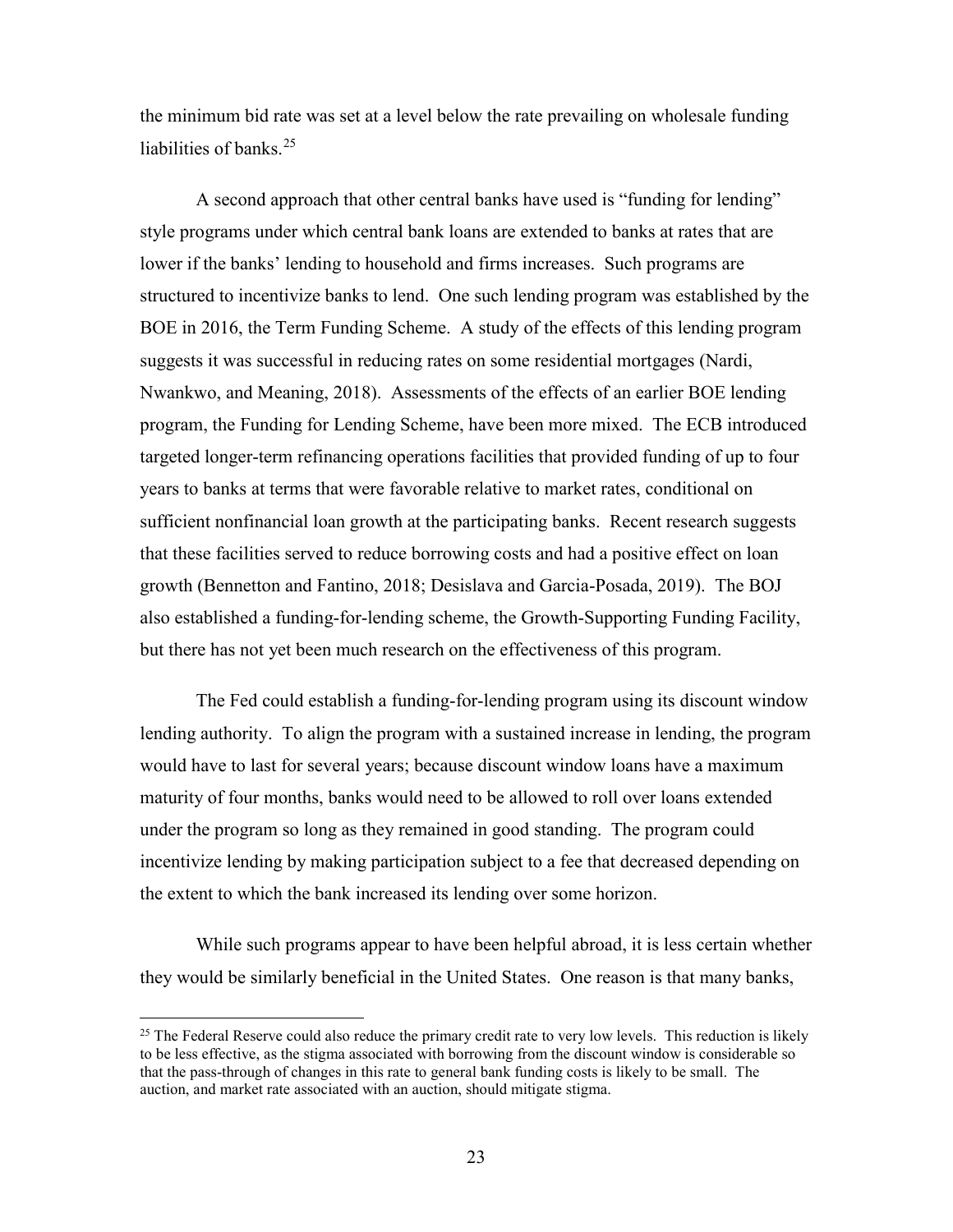including most of the largest institutions, already have access to other stable sources of low-cost funding, such as from the Federal Home Loan Banks (FHLBs), which reduces the benefit of such a program being offered by the Fed.<sup>26</sup>

A second reason that programs focused on promoting bank lending are less likely to be beneficial in the United States is that such programs tend to help most in the event that typical bank funding markets are disrupted, such that spreads are elevated or available maturities are unusually short. That has been the case in Europe following the GFC and an extended period in which the level of nonperforming loans has been elevated. By contrast, in the United States, the recovery of the banking system was much stronger, reflecting both a stronger macroeconomic recovery and a robust effort by bank supervisors and regulators to encourage banks to write down nonperforming loans and promote the health of the banking system.<sup>[27](#page-25-1)</sup> Moreover, results from the stress tests indicate that the banking system is likely to remain reasonably healthy even in the event of a severe economic downturn. Consequently, bank funding markets are unlikely to deteriorate significantly. If there were a situation in which banks funding markets in the United States were disrupted, then actions by the Fed to improve functioning in those markets would be valuable; however, it is not clear that it would be necessary for any support provided by the Fed to be conditioned on banks providing additional loans to businesses and households.

### **VI. Balance Sheet Policies Through the Lens of the Poole Model**

This paper has considered various ways of using BSP to provide additional stimulus, including the choice between fixed-size and flow-based asset purchase programs, targeting the quantity of purchases versus targeting specific interest rates, and policies aimed at increasing lending to households and firms. As noted since the seminal work of Poole (1970), the optimal combination of policies depends on the shocks

<span id="page-25-0"></span> $^{26}$  However, the discount window is available to a few more institutions than FHLB advances are and can accept a wider range of collateral.<br><sup>27</sup> Some research, such as Acharya and others (2019), has argued that some extraordinary policies by the

<span id="page-25-1"></span>ECB resulted in increased "zombie lending" to poorly performing firms in the euro area, although other research, such as Bottero and others (2019), found no such dynamic. Regardless, the low levels of nonperforming loans at U.S. banks should alleviate concerns about this issue in the United States.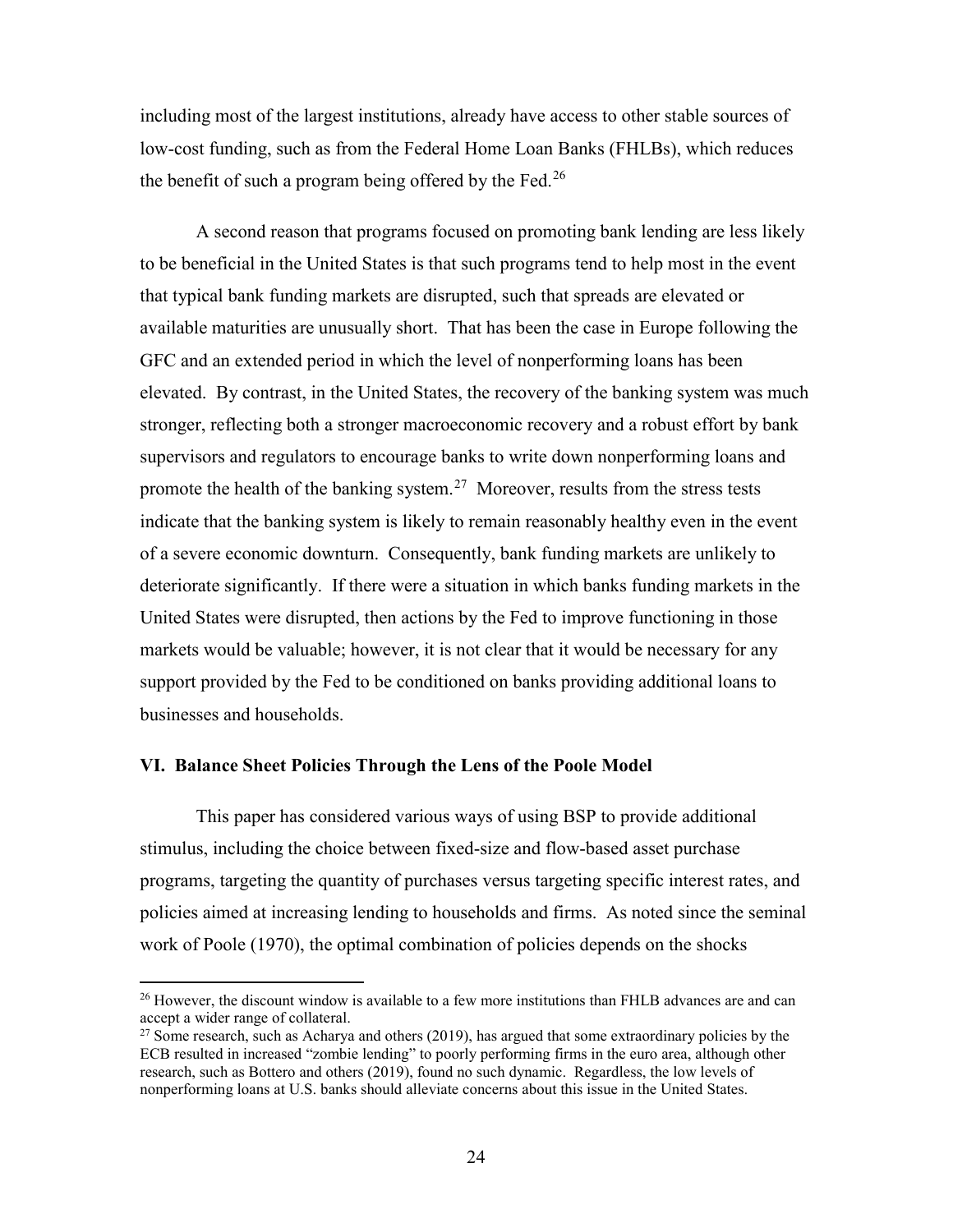expected to hit the economy, the sensitivity of medium- and longer-term rates to different policy tools, and the uncertainty around these sensitivities.<sup>28</sup> In general, higher interest rate sensitivities to a specific policy tool would lead to a larger and more frequent use of that tool in response to a certain shock, while higher uncertainty about those same sensitivities could lead to either smaller use of that tool or use of that tool in combination with other tools to diversify risks.<sup>[29](#page-26-1)</sup>

The optimal configuration of BSP will depend on the economic and financial shocks the economy is facing. For instance, if the economy is suffering from a sequence of adverse and persistent demand shocks, flow-based programs—in which the expected ultimate size adjusts quickly and automatically to the changing state of the economy might be more advantageous than fixed-size programs. In addition, if these demand shocks originate in specific sectors, such as housing, then the composition of the flowbased program could be tilted toward securities in related markets, such as MBS, the purchases of which seem more effective in reducing mortgage rates and rates on creditsensitive products. By contrast, if these adverse shocks are not expected to persist, ceilings on short-term rates combined with FG could be effective in lowering rates over shorter horizons without using significant balance sheet capacity.

Alternatively, if interest rate volatility is generally elevated and the demand shock hitting the economy is most likely a one-time shock, it might be preferable to use a fixedsize program concentrated in longer-duration securities. Such programs quickly raise expectations regarding scarcity of certain securities and are also quite effective in removing duration risk from the market, thus triggering more rapid and larger portfolio rebalancing. Finally, if the shock is due to a decline in consumer or business confidence,

<span id="page-26-0"></span> $28$  Here, we are working under the assumption that once shorter- or longer-term interest rates decline as a result of BSP, their decline affects the economy through the same basic transmission mechanism as the federal funds rate.

<span id="page-26-1"></span><sup>&</sup>lt;sup>29</sup> For example, Brainard (1967) and Williams (2013), who focus on uncertainty over the effects of monetary policy, find that higher uncertainty should lead to caution and smaller policy responses. In particular, in Williams (2013), under uncertainty, the optimal strategy is to use the instrument with the least uncertainty (that is, the policy rate) to its fullest extent before turning to other instruments (BSP) associated with greater uncertainty. In Brainard (1967), if the two tools are complements, then the central bank should use both tools, even if one has less powerful and more uncertain effects, to diversify risk. However, uncertainty about future macro fundamentals may justify a stronger policy response, from a riskmanagement perspective (Evans and others, 2015).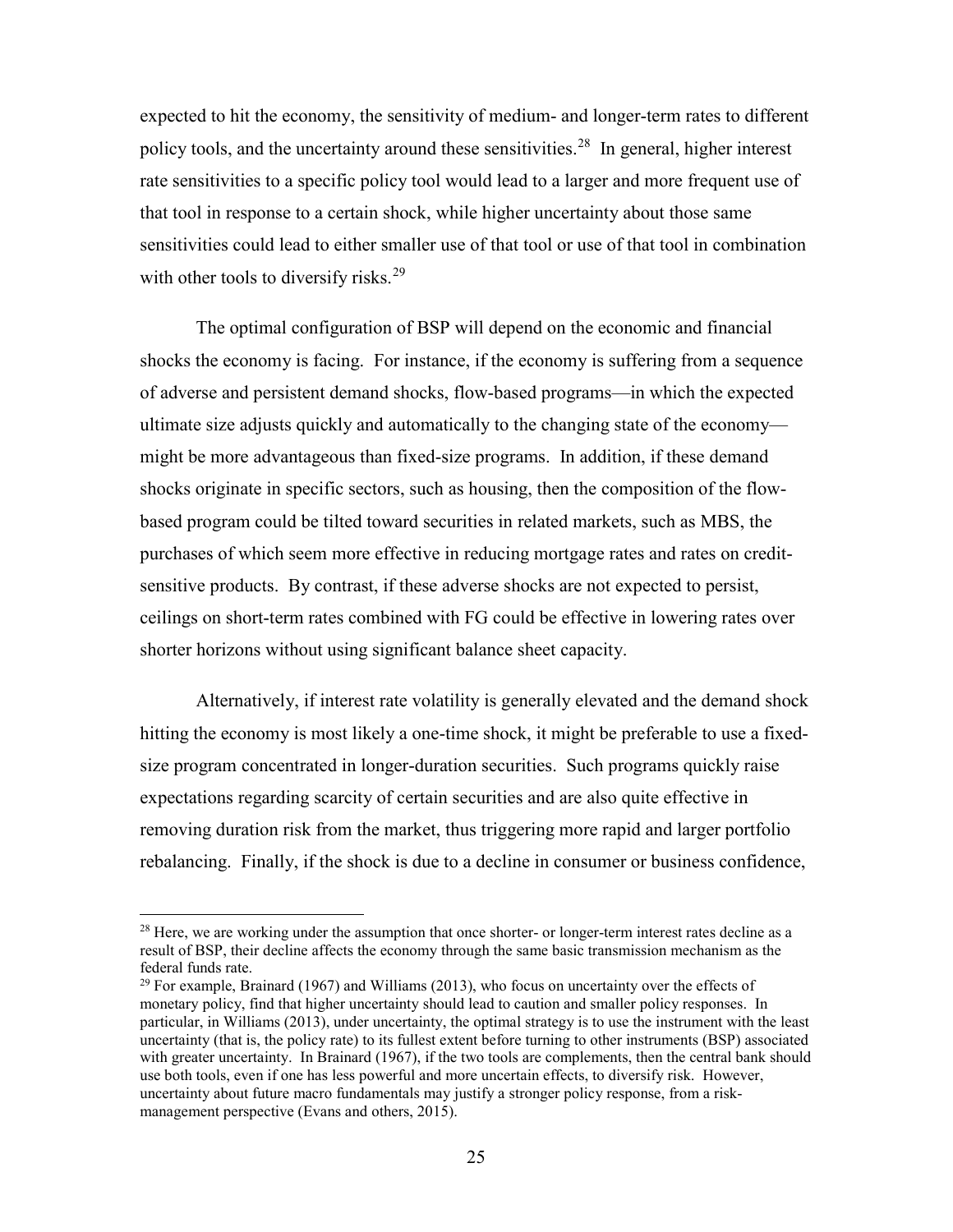establishing ceilings on longer-term rates that are more relevant for investment and consumption decisions than short-term rates may be particularly beneficial. Ceilings may be especially effective in reducing interest rate uncertainty and realized volatility, in addition to managing the level of rates, and so may be particularly beneficial in supporting consumption and investment plans.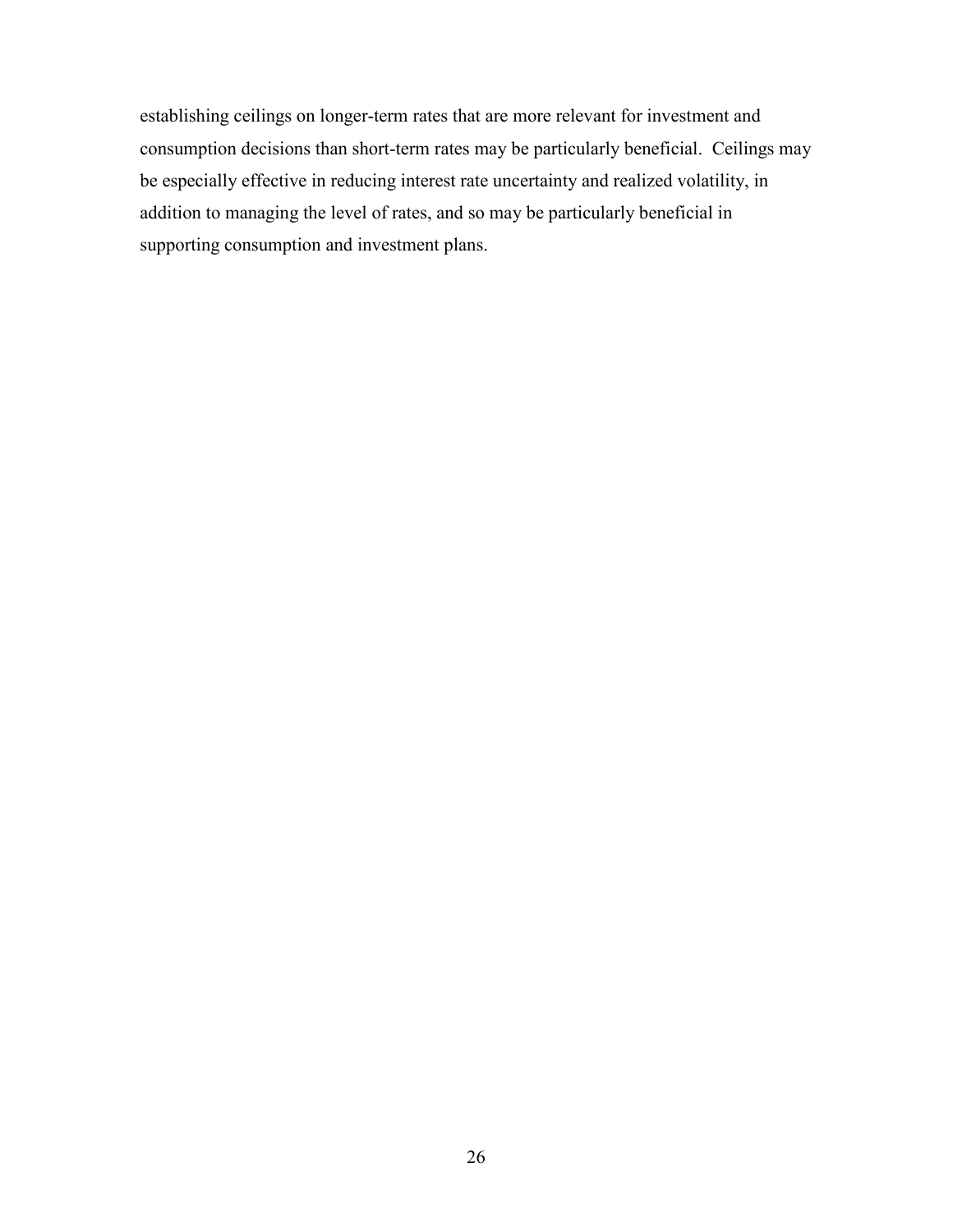### **Appendix: Details About Empirical Evidence Used in Sections II and V**

While there is mounting evidence that QE has significantly reduced yields of targeted "default free" securities, the literature on QE pass-through to riskier assets is still growing and characterized by some disagreement. Arguably, most of the disagreement arises from the difference in approaches used in earlier research versus more recent studies. Much of the earlier research is characterized by three features: (1) the use of an event-study approach focused on short-event windows, (2) the use of aggregate corporate and stock price indexes, and (iii) QE shocks proxied by policy-induced changes in Treasury yields rather than in Treasury quantities. The first feature can lead to an understatement of portfolio rebalancing effects in riskier and less liquid markets where capital might move more slowly (Greenwood, Hanson, and Liao, 2018). The second feature limits the ability to identify substitution effects across assets; only security-level data can be used to build, for each security, buckets of substitute securities purchased, which is critical for determining the size of localized supply effects and therefore the extent of the pass-through. The third feature can alter the persistence of the QE-induced shock and limit the ability to identify the channels of the pass-through, as QE-induced changes in Treasury yields, unlike amounts purchased, can be due to a variety of channels. In contrast, more recent research has been focusing on measuring QE effects on riskier asset classes using longer time windows, granular security-level data, and QE shocks proxied by amounts purchased. Importantly, all the studies used in our analysis employ methodologies that control for market expectations about BSP.

• Gilchrist, Lopez-Salido, and Zakrajsek (2015) isolate the unexpected component of the policy announcement before analyzing its effect on private borrowing costs within one- or two-day event windows. In their study, the closest proxy of a BSP shock is a change in the 10-year nominal Treasury yield within a narrow window around unconventional monetary policy announcements that is orthogonal to a change in the 2-year nominal Treasury yield within the same window. The authors show that a large share of this shock is due to a decline in the term premium.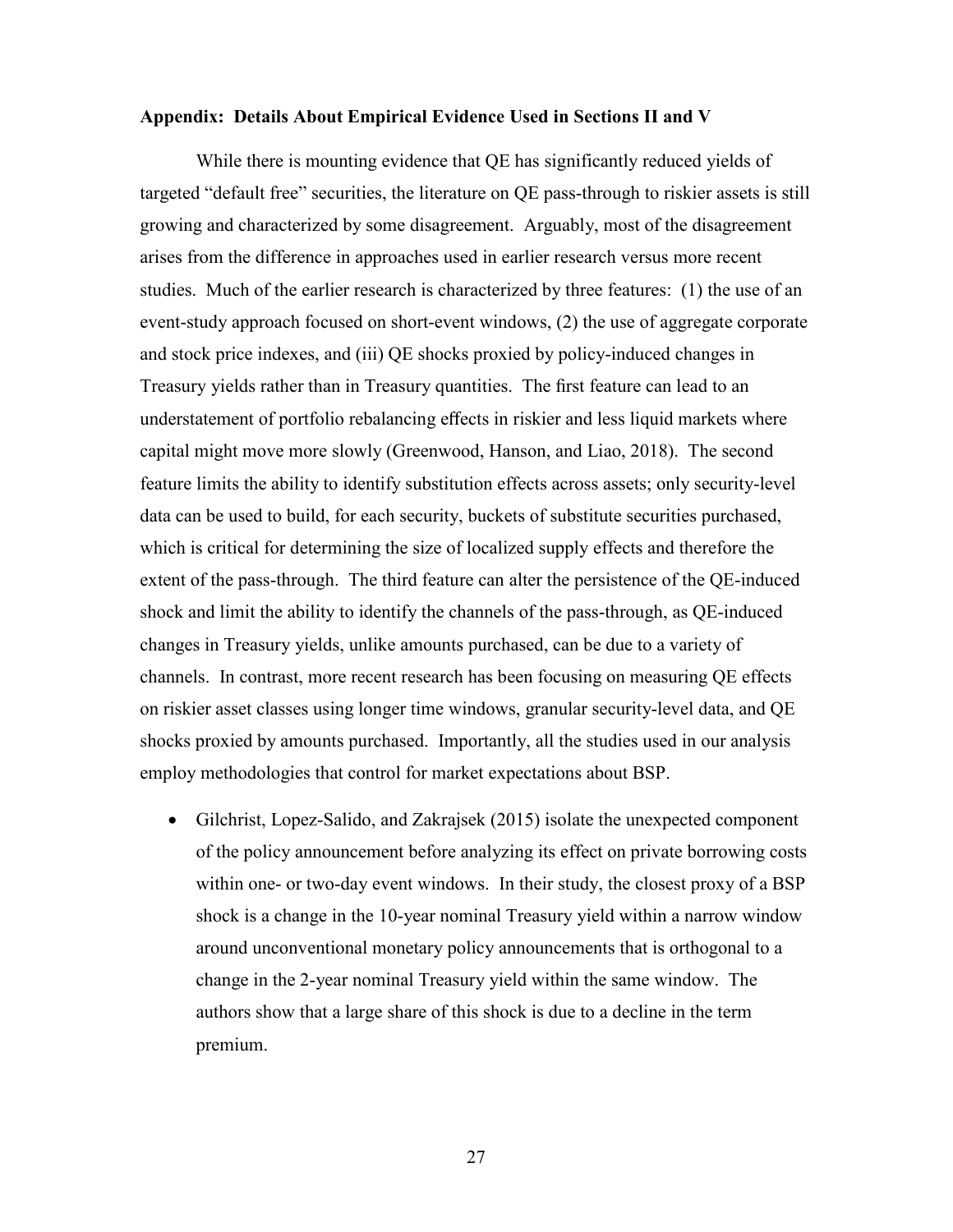- Gilchrist and Zakrajsek (2013), who analyze the effect of QE announcements on market-based indicators of corporate credit risk, exploit the fact that the volatility of policy shocks increases on policy announcement days (based on the methodology developed by Rigobon and Sack, 2004) to correct for the simultaneity bias that affects standard event-study analysis.
- The empirical strategy of Cahill and others (2013) and D'Amico and Seida (2019) relies on the fact that, even if the total size of the QE program is well anticipated, market participants are unsure about the distribution of purchases across specific securities. Rather than examining how QE announcements affect overall yields, those studies look at how QE announcements affect the relative yields of individual securities (the authors used the SPD to measure changes in expectations about BSP during the announcements).
- Evidence suggesting that the Treasury yield sensitivity to asset purchases is symmetric over purchases and sales is provided in Cahill and others (2013). They exploit the fact that both asset purchases and sales took place during the Federal Reserve's MEP and use that information to compare their respective effects. They find that the effects of asset sales and purchases arising through the supply– scarcity channel are similar. Furthermore, Rogers, Scotti, and Wright (2014) provide evidence that announcements that signal an earlier-than-expected end to QE3—such as Chair Bernanke's testimony to the Congress in May 2013 produce effects on financial variables that are similar, though in the opposite direction, to those produced by announcements of asset purchases. Although this evidence suggests symmetric effects, more analysis is necessary to arrive at firmer conclusions regarding the effects of asset sales.
- Di Maggio, Kermani, and Palmer (forthcoming) use rich borrower-linked mortgage-market data and an identification strategy based on market segmentation between QE-eligible conforming mortgages and QE-ineligible jumbo mortgages. They estimate that QE-eligible mortgage rates fell 120 basis points, 40 basis points more than QE-ineligible mortgage rates, refinancing increased \$100 billion (56 percent) over the first six months of QE1, increasing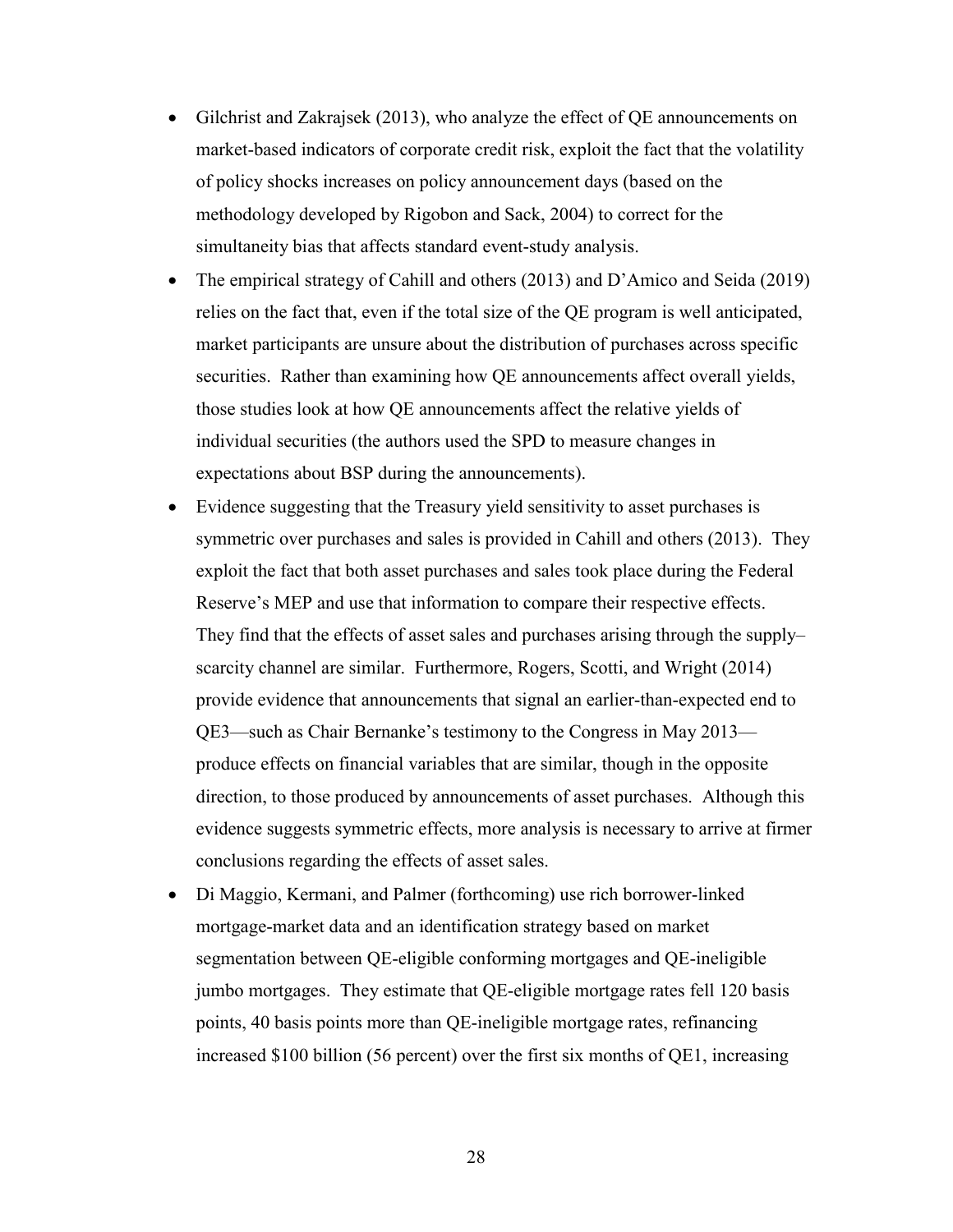the consumption of refinancing households \$13 billion. Later QE rounds had smaller effects.

• D'Amico and Kaminska (2019) group individual quantities of government bonds purchased by the BOE in different sets of substitute purchases for each IG corporate bond. For instance, the bucket of gilt substitutes is built around each IG corporate bond by considering all gilts with remaining maturity within 2.5 years of a certain corporate bond if its maturity is below 10 years, and all gilts with remaining maturity within 5 years of the same corporate bond if its maturity is above 10 years. This analysis is key to determine how localized QE supply effects are on corporate prices and, therefore, the extent of the substitution mechanism, which is crucial to understand the pass-through.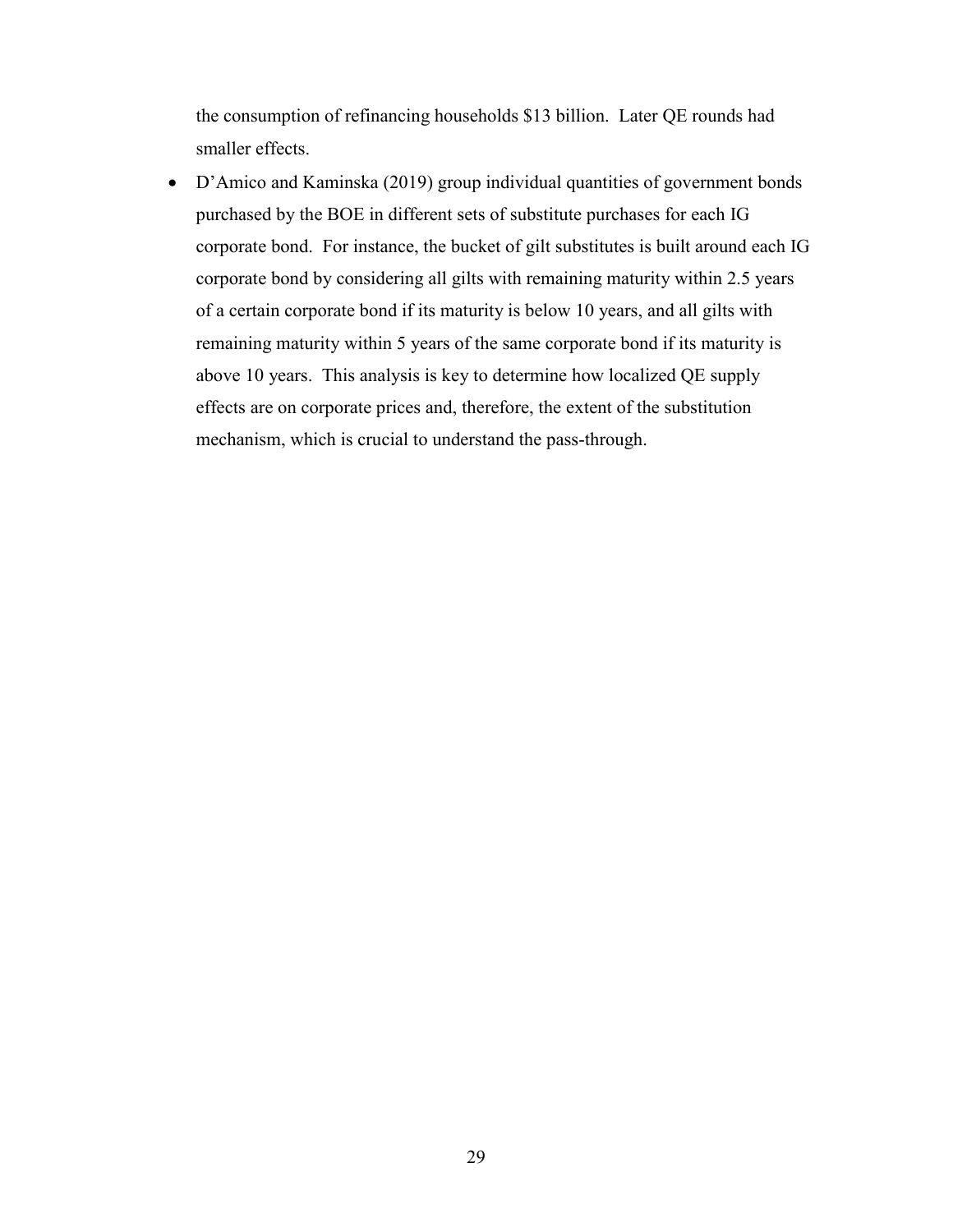# **References**

- Abidi, Nordine, and Ixart Miquel-Flores (2018). "Who Benefits from the Corporate QE? A Regression Discontinuity Design Approach," Working Paper Series 2145. Frankfurt: European Central Bank, April, [https://www.ecb.europa.eu/pub/pdf/scpwps/ecb.wp2145.en.pdf.](https://www.ecb.europa.eu/pub/pdf/scpwps/ecb.wp2145.en.pdf)
- Acharya, Viral, Tim Eisert, Christian Eufinger, and Christian Hirsch (2019). "Whatever It Takes: The Real Effects of Unconventional Monetary Policy," *Review of Financial Studies,* vol. 32 (September), pp. 3366–411.
- Andreeva, Desislava C., and Miguel García-Posada, (2019). "The Impact of the ECB's Targeted Long-Term Refinancing Operations on Banks' Lending Policies: The Role of Competition," Working Papers 1903. Madrid: Banco de España, [https://www.bde.es/f/webbde/SES/Secciones/Publicaciones/PublicacionesSeriada](https://www.bde.es/f/webbde/SES/Secciones/Publicaciones/PublicacionesSeriadas/DocumentosTrabajo/19/Fich/dt1903e.pdf) [s/DocumentosTrabajo/19/Fich/dt1903e.pdf.](https://www.bde.es/f/webbde/SES/Secciones/Publicaciones/PublicacionesSeriadas/DocumentosTrabajo/19/Fich/dt1903e.pdf)
- Baumeister, Christiane, and Luca Benati (2013). "Unconventional Monetary Policy and the Great Recession: Estimating the Macroeconomic Effects of a Spread Compression at the Zero Lower Bound," *International Journal of Central Banking,* vol. 9 (June), pp. 165–212.
- Bennetton, Matteo, and Davide Fantino (2018). "Competition and the Pass-Through of Unconventional Monetary Policy: Evidence from TLTROs," Working Paper 1187. Rome: Bank of Italy, September, [https://www.bancaditalia.it/pubblicazioni/temi-discussione/2018/2018-](https://www.bancaditalia.it/pubblicazioni/temi-discussione/2018/2018-1187/index.html) [1187/index.html.](https://www.bancaditalia.it/pubblicazioni/temi-discussione/2018/2018-1187/index.html)
- Bernanke, Ben, and Vincent Reinhart (2004). "Conducting Monetary Policy at Very Low Short-Term Interest Rates Conducting Monetary Policy at Very Low Short-Term Interest Rates," *American Economic Review,* vol. 94 (May), pp. 85–90.
- Bottero, Margherita, Camelia Minoiu, José-Luis Peydro, Andrea Polo, Andrea Presbitero, and Enrio Sette (2019). "Negative Monetary Policy Rate and Portfolio Rebalancing: Evidence from Credit Register Data," Working Paper 19/44. Washington: International Monetary Fund, February, [https://www.imf.org/en/Publications/WP/Issues/2019/02/28/Negative-Monetary-](https://www.imf.org/en/Publications/WP/Issues/2019/02/28/Negative-Monetary-Policy-Rates-and-Portfolio-Rebalancing-Evidence-from-Credit-Register-Data-46638)[Policy-Rates-and-Portfolio-Rebalancing-Evidence-from-Credit-Register-Data-](https://www.imf.org/en/Publications/WP/Issues/2019/02/28/Negative-Monetary-Policy-Rates-and-Portfolio-Rebalancing-Evidence-from-Credit-Register-Data-46638)[46638.](https://www.imf.org/en/Publications/WP/Issues/2019/02/28/Negative-Monetary-Policy-Rates-and-Portfolio-Rebalancing-Evidence-from-Credit-Register-Data-46638)
- Bowman, David, Christopher Erceg, and Mike Leahy (2010). "Strategies for Targeting Interest Rates Out the Yield Curve," memorandum to the Federal Open Market Committee, Board of Governors of the Federal Reserve System, Division of Research and Statistics, October 13,

[https://www.federalreserve.gov/monetarypolicy/2010-fomc-memos.htm.](https://www.federalreserve.gov/monetarypolicy/2010-fomc-memos.htm)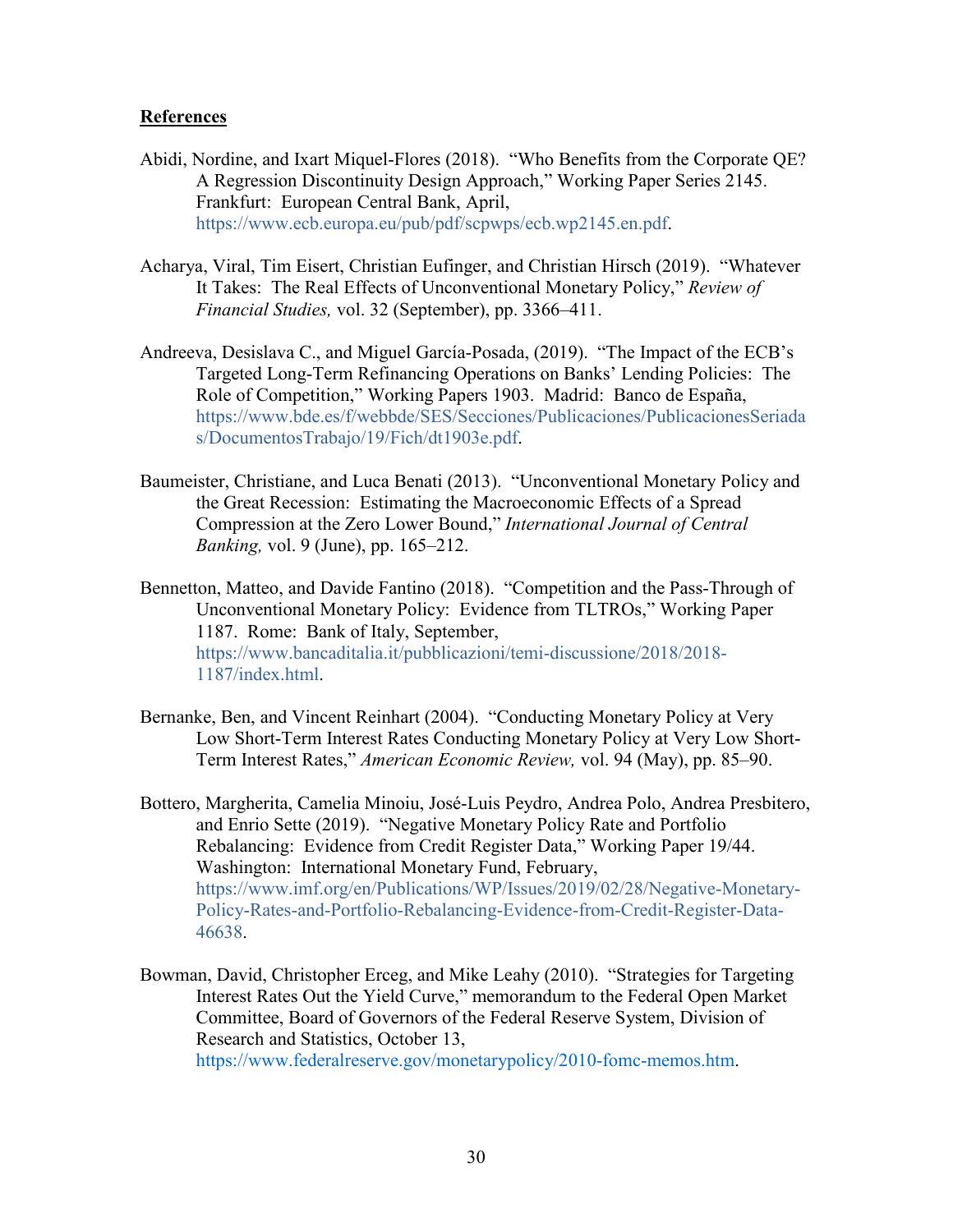- Boyarchenko, Nina, Andreas Fuster, and David O. Lucca (2015). "Understanding Mortgage Spreads," Staff Report 674. New York: Federal Reserve Bank of New York, April, [https://www.newyorkfed.org/medialibrary/media/research/staff\\_reports/sr674.pdf.](https://www.newyorkfed.org/medialibrary/media/research/staff_reports/sr674.pdf)
- Brainard, William (1967). "Uncertainty and the Effectiveness of Policy," *American Economic Review,* vol. 57 (May), pp. 411–25.
- Brunnermeier, Markus, and Yann Koby (2018). "The Reversal Interest Rate," NBER Working Paper Series 25406. Cambridge, Mass. National Bureau of Economic Research, December, [https://www.nber.org/papers/w25406.](https://www.nber.org/papers/w25406)
- Cahill, Michael, Stefania D'Amico, Canlin Li, and John Sears (2013). "Duration Risk versus Local Supply Channel in Treasury Yield: Evidence from the Federal Reserve's Asset Purchase Announcements," Finance and Economics Discussion Series 2013-35. Washington: Board of Governors of the Federal Reserve System, April, [https://www.federalreserve.gov/pubs/feds/2013/201335/201335pap.pdf.](https://www.federalreserve.gov/pubs/feds/2013/201335/201335pap.pdf)
- Cavallo, Michele, Marco Del Negro, W. Scott Frame, Jamie Grasing, Benjamin A. Malin, and Carlo Rosa (2018). "Fiscal Implications of the Federal Reserve's Balance Sheet Normalization," FEDS Notes. Washington: Board of Governors of the Federal Reserve System, January 9, [https://www.federalreserve.gov/econres/notes/feds-notes/fiscal-implications-of](https://www.federalreserve.gov/econres/notes/feds-notes/fiscal-implications-of-the-federal-reserve-balance-sheet-normalization-20180109.htm)[the-federal-reserve-balance-sheet-normalization-20180109.htm.](https://www.federalreserve.gov/econres/notes/feds-notes/fiscal-implications-of-the-federal-reserve-balance-sheet-normalization-20180109.htm)
- Chakraborty, Indraneel, Itay Goldstein, and Andrew MacKinlay (forthcoming). "Monetary Stimulus and Bank Lending," *Journal of Financial Economics.*
- Chaurushiya, Radha, and Ken Kuttner (2003). "Targeting the Yield Curve: The Experience of the Federal Reserve, 1942-1951," memorandum to the Federal Open Market Committee, Board of Governors of the Federal Reserve System, Division of Research and Statistics, June 18, [https://www.federalreserve.gov/monetarypolicy/2003-fomc-memos.htm.](https://www.federalreserve.gov/monetarypolicy/2003-fomc-memos.htm)
- Chung, Hess, Etienne Gagnon, Taisuke Nakata, Matthias Paustian, Bernd Schlusche, James Trevino, Diego Vilan, and Wei Zheng (2019). "Monetary Policy Options at the Effective Lower Bound: Assessing the Federal Reserve's Current Policy Toolkit," Finance and Economics Discussion Series 2019-003*.* Washington: Board of Governors of the Federal Reserve System, February, [https://doi.org/10.17016/FEDS.2019.003.](https://doi.org/10.17016/FEDS.2019.003)
- Curdia, Vasco, and Michael Woodford (2011). "The Central-Bank Balance Sheet as an Instrument of Monetary Policy," *Journal of Monetary Economics,* vol. 58 (January), pp. 54–79.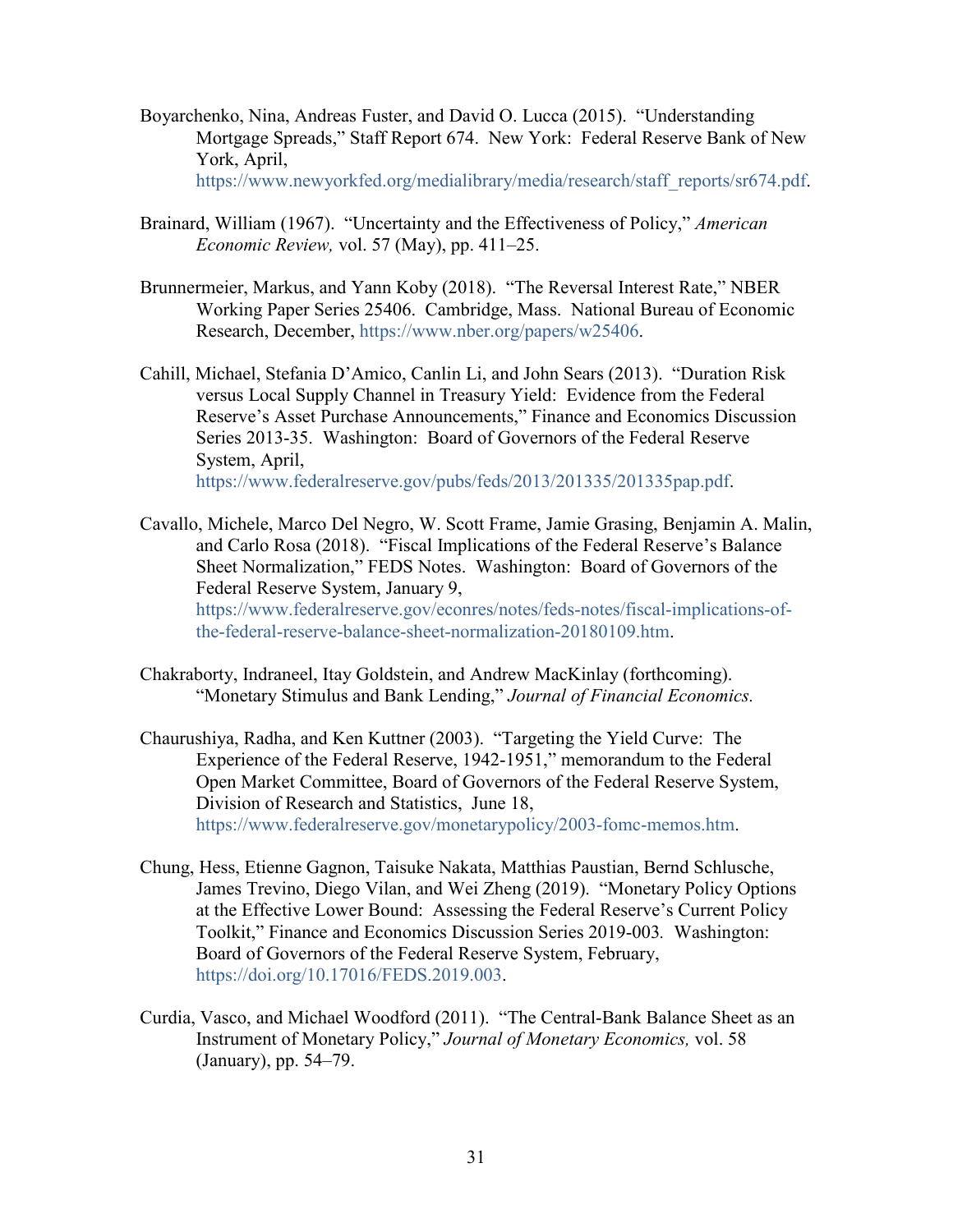- D'Amico, Stefania, Roger Fan, and Yuriy Kitsul (2018). "The Scarcity Value of Treasury Collateral: Repo Market Effects of Security-Specific Supply and Demand Factors," *Journal of Financial and Quantitative Analysis,* vol. 53 (October), pp. 2103–29.
- D'Amico, Stefania, and Iryna Kaminska (2019). "Credit Easing versus Quantitative Easing: Evidence from Corporate and Government Bond Purchase Programs," Staff Working Paper 825. London: Bank of England, September, [https://www.bankofengland.co.uk/working-paper/2019/credit-easing-versus](https://www.bankofengland.co.uk/working-paper/2019/credit-easing-versus-quantitative-easing-evidence-from-corporate-and-government-bond-purchase)[quantitative-easing-evidence-from-corporate-and-government-bond-purchase.](https://www.bankofengland.co.uk/working-paper/2019/credit-easing-versus-quantitative-easing-evidence-from-corporate-and-government-bond-purchase)
- D'Amico, Stefania, and Thomas B. King (2013). "Flow and Stock Effects of Large-Scale Treasury Purchases: Evidence on the Importance of Local Supply," *Journal of Financial Economics,* vol. 108 (May), pp. 425–48.
- D'Amico, Stefania, and Tim Seida (2019). "Unexpected Supply effects of Quantitative Easing and Tightening," Working Paper 2020-17. Chicago: Federal Reserve Bank of Chicago, July, [https://www.chicagofed.org/publications/working](https://www.chicagofed.org/publications/working-papers/2020/2020-17)[papers/2020/2020-17.](https://www.chicagofed.org/publications/working-papers/2020/2020-17)
- Di Maggio, Marco, Amir Kermani, and Christopher Palmer (forthcoming). "How Quantitative Easing Works: Evidence on the Refinancing Channel," *Review of Economic Studies.*
- Eberly, Janice, James Stock, and Jonathan Wright (2019). "The Federal Reserve's Current Framework for Monetary Policy: A Review and Assessment," paper presented at the Conference on Monetary Policy Strategy, Tools, and Communication Practices (A *Fed Listens* Event)*,* held at the Federal Reserve Bank of Chicago, June 4–5, [https://www.chicagofed.org/~/media/others/events/2019/monetary-policy](https://www.chicagofed.org/%7E/media/others/events/2019/monetary-policy-conference/review-current-framework-eberly-stock-wright-pdf)[conference/review-current-framework-eberly-stock-wright-pdf](https://www.chicagofed.org/%7E/media/others/events/2019/monetary-policy-conference/review-current-framework-eberly-stock-wright-pdf)*.*
- Engen, Eric, Thomas Laubach, and Dave Reifschneider (2015). "The Macroeconomic Effects of the Federal Reserve's Unconventional Monetary Policies," Finance and Economics Discussion Series 2015-005*.* Washington: Board of Governors of the Federal Reserve System, February, [http://dx.doi.org/10.17016/FEDS.2015.005.](http://dx.doi.org/10.17016/FEDS.2015.005)
- Evans, Charles, Jonas Fisher, Francois Gourio, and Spencer Kane (2015). "Risk Management for Monetary Policy near the Zero Lower Bound," Brookings Papers on Economic Activity, Spring, [https://www.brookings.edu/wp](https://www.brookings.edu/wp-content/uploads/2015/03/2015a_evans.pdf)[content/uploads/2015/03/2015a\\_evans.pdf.](https://www.brookings.edu/wp-content/uploads/2015/03/2015a_evans.pdf)
- [Foley-Fisher,](https://www.sciencedirect.com/science/article/pii/S0304405X16301234#!) Nathan, [Rodney Ramcharan,](https://www.sciencedirect.com/science/article/pii/S0304405X16301234#!) and [Edison](https://www.sciencedirect.com/science/article/pii/S0304405X16301234#!) Yu (2016). "The Impact of Unconventional Monetary Policy on Firm Financing Constraints: Evidence from the Maturity Extension Program," *Journal of Financial Economics,* [vol. 122](https://www.sciencedirect.com/science/journal/0304405X/122/2) [\(November\),](https://www.sciencedirect.com/science/journal/0304405X/122/2) pp. 409–29.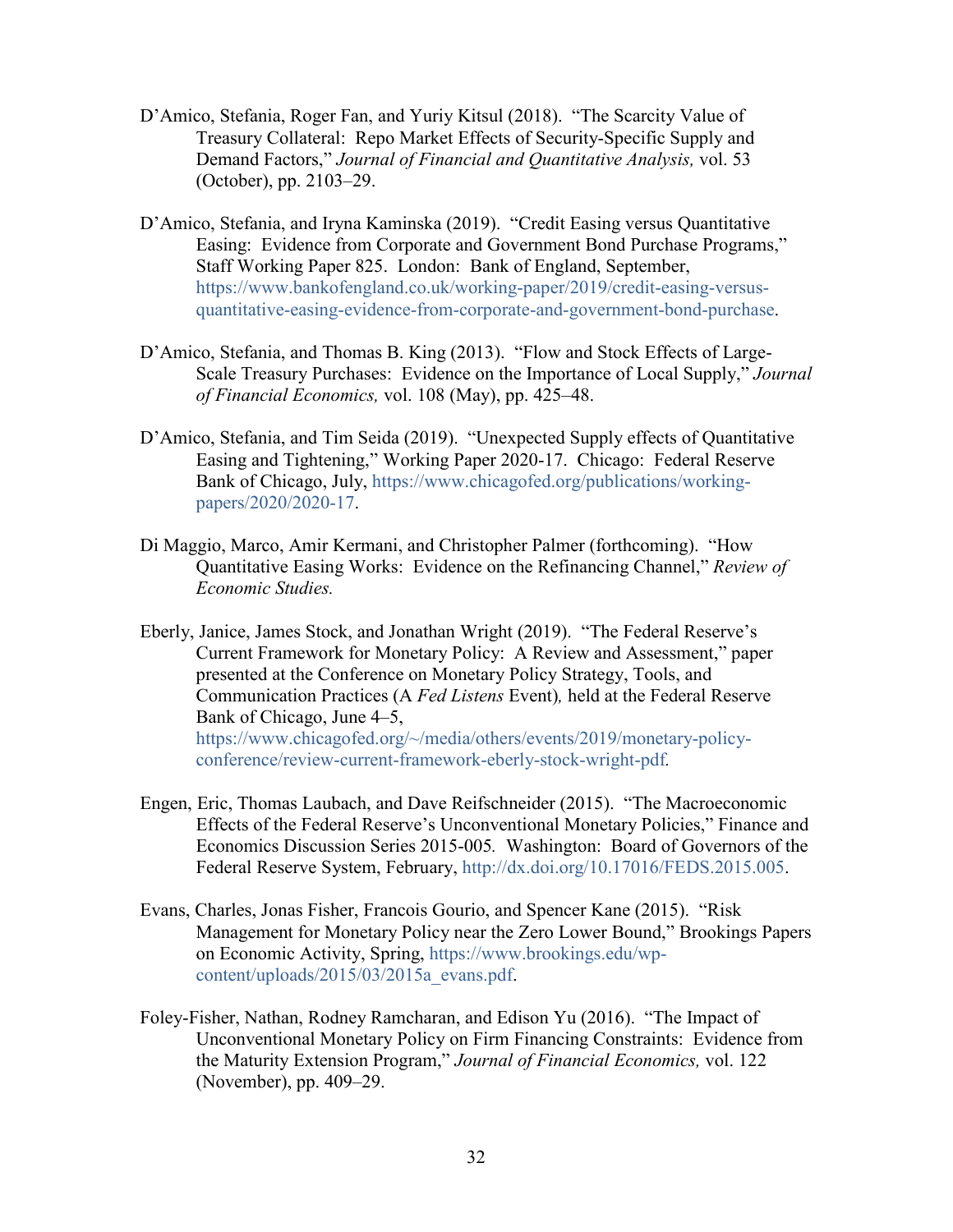- Friedman, Milton, and Anna J. Schwartz (1963). "Money and Business Cycles," *Review of Economics and Statistics,* vol. 45 (February), pp. 32–64.
- Fuster, Andreas, and Paul S. Willen (2010). "\$1.25 Trillion Is Still Real Money: Some Facts About the Effects of the Federal Reserve's Mortgage Market Investments," Public Policy Discussion Paper 10-4. Boston: Federal Reserve Bank of Boston, November, [https://www.bostonfed.org/publications/public-policy-discussion](https://www.bostonfed.org/publications/public-policy-discussion-paper/2010/125-trillion-is-still-real-money-some-facts-about-the-effects-of-the-federal-reserves-mortgage-market-investments.aspx)[paper/2010/125-trillion-is-still-real-money-some-facts-about-the-effects-of-the](https://www.bostonfed.org/publications/public-policy-discussion-paper/2010/125-trillion-is-still-real-money-some-facts-about-the-effects-of-the-federal-reserves-mortgage-market-investments.aspx)[federal-reserves-mortgage-market-investments.aspx.](https://www.bostonfed.org/publications/public-policy-discussion-paper/2010/125-trillion-is-still-real-money-some-facts-about-the-effects-of-the-federal-reserves-mortgage-market-investments.aspx)
- Gagnon, Joseph, Matthew Raskin, Julie Remache, and Brian Sack (2011). "The Financial Market Effects of the Federal Reserve's Large-Scale Asset Purchases," *International Journal of Central Banking,* vol. 7 (March), pp. 3–43.
- Gagnon, Joseph, and Brian Sack (2018). "QE: A User's Guide," Policy Brief 19-19. Washington: Peterson Institute for International Economics, October, [https://www.piie.com/system/files/documents/pb18-19.pdf.](https://www.piie.com/system/files/documents/pb18-19.pdf)
- Gertler, Mark, and Peter Karadi (2013). "QE 1 vs. 2 vs. 3. . . . : A Framework for Analyzing Large-Scale Asset Purchases as a Monetary Policy Tool," *International Journal of Central Banking,* vol. 9 (January), pp. 5–53.
- Gilchrist, Simon, David Lopez-Salido, and Egon Zakrajsek (2015). "Monetary Policy and Real Borrowing Costs at the Zero Lower Bound," *American Economic Journal: Macroeconomics,* vol. 7 (January), pp. 77–109.
- Gilchrist, Simon, and Egon Zakrajsek (2013). "The Impact of the Federal Reserve's Large-Scale Asset Purchase Programs on Corporate Credit Risk," *Journal of Money, Credit and Banking,* vol. 45 (s2), pp. 29–57.
- $\Box$
- Greenwood, Robin, Samuel Hanson, and Gordon Liao (2018). "Asset Price Dynamics in Partially Segmented Markets," *Review of Financial Studies,* vol. 31 (September), pp. 3307–43.
- Greenwood, Robin, and Dimitri Vayanos (2014). "Bond Supply and Excess Bond Returns," *Review of Financial Studies,* vol. 27 (March), pp. 663–713.
- Hancock, Diana, and Wayne Passmore (2011). ["Did the Federal Reserve's MBS](https://ideas.repec.org/a/eee/moneco/v58y2011i5p498-514.html)  [Purchase Program Lower Mortgage Rates?"](https://ideas.repec.org/a/eee/moneco/v58y2011i5p498-514.html) *[Journal of Monetary Economics,](https://ideas.repec.org/s/eee/moneco.html)* vol. 58 (July), pp. 498–514.
- He, Zhiguo, and Arvind Krishnamurthy (2013). "Intermediary Asset Pricing," *American Economic Review,* vol. 103 (April), pp. 732–70.
- Hesse, Henning, Boris Hofmann, and James Weber (2018). "The Macroeconomic Effects of Asset Purchases Revisited," *Journal of Macroeconomics,* vol. 58 (December), pp. 115–38.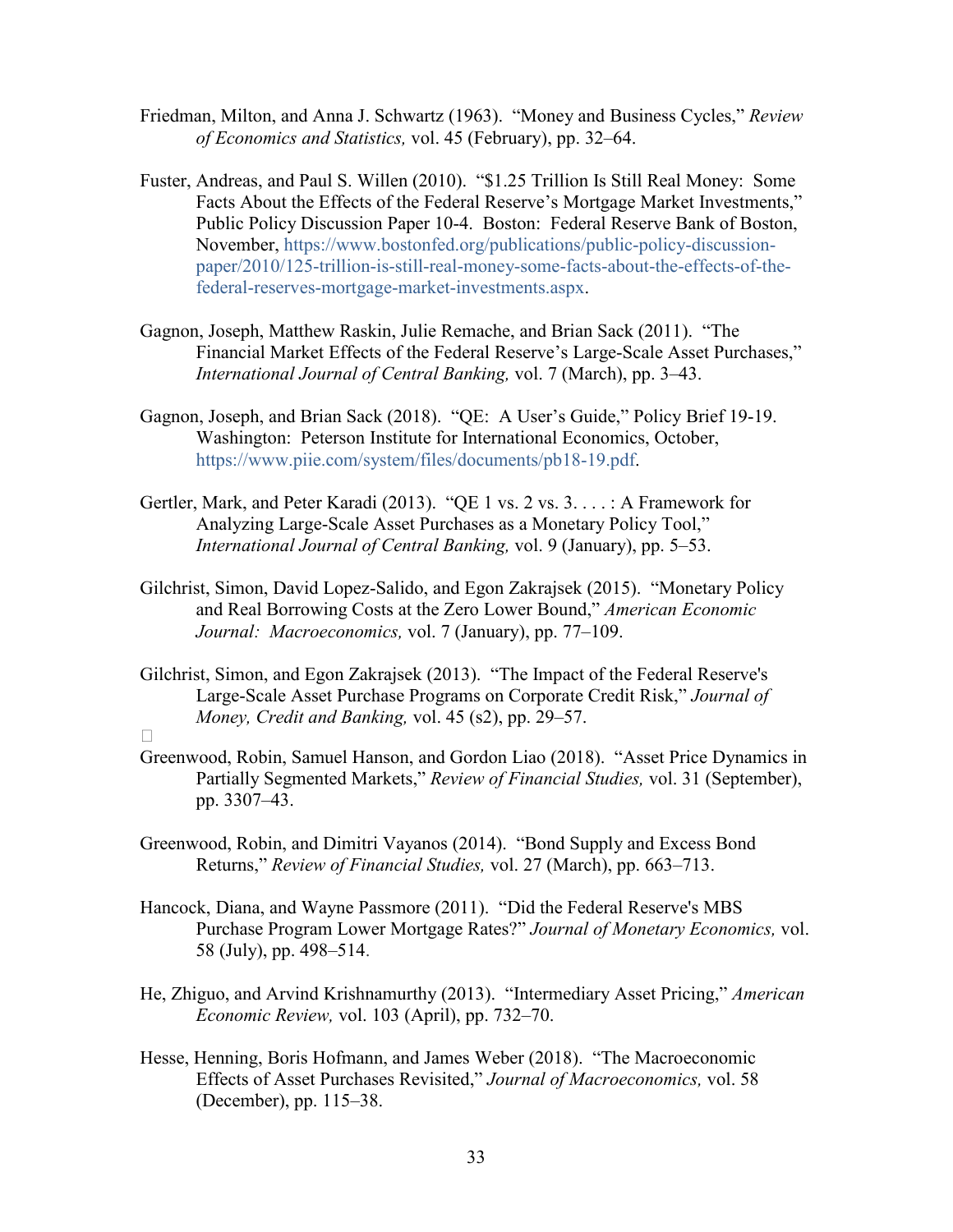- Illes, Anamaria, Marco Lombardi, and Paul Mizen (2019). "The Divergence of Bank Lending Rates from Policy Rates after the Financial Crisis: The Role of Bank Funding Costs," *Journal of International Money and Finance,* vol. 93 (May), pp. 117–41.
- Jossova, Martina, Caterina Mendicino, and Dominik Supera (2018). "Rollover Risk and Bank Lending Behavior: Evidence from Unconventional Central Bank Liquidity," 2018 Meeting Papers 500, Society for Economic Dynamics.
- Kandrac, John (2018). "The Costs of Quantitative Easing: Liquidity and Market Functioning Effects of Federal Reserve MBS Purchases," *International Journal of Central Banking,* vol. 14 (December), pp. 259–304.
- Kandrac, John, and Bernd Schlusche (2017). ["Quantitative Easing and Bank Risk](https://www.federalreserve.gov/econres/feds/files/2017125pap.pdf)  [Taking: Evidence from Lending,](https://www.federalreserve.gov/econres/feds/files/2017125pap.pdf)" Finance and Economics Discussion Series 2017-125. Washington: Board of Governors of the Federal Reserve System, December, [https://doi.org/10.17016/FEDS.2017.125.](https://doi.org/10.17016/FEDS.2017.125)
- Kim, Kyungmin, Thomas Laubach, and Min Wei (2020). "Macroeconomic Effects of Large-Scale Asset Purchases: New Evidence," Finance and Economics Discussion Series 2020-047. Washington: Board of Governors of the Federal Reserve System, June, [https://doi.org/10.17016/FEDS.2020.04.](https://doi.org/10.17016/FEDS.2020.047)
- King, Thomas (forthcoming). ["Expectation and Duration at the Effective Lower Bound,](https://www.sciencedirect.com/science/article/pii/S0304405X19301230)" *Journal of Financial Economics.*
- Krishnamurthy, Arvind, and Annette Vissing-Jorgensen (2011). "The Effects of Quantitative Easing on Interest Rates: Channels and Implications for Policy," *Brookings Papers on Economic Activity,* Fall, [https://www.brookings.edu/wp](https://www.brookings.edu/wp-content/uploads/2016/07/2011b_bpea_krishnamurthy.pdf)[content/uploads/2016/07/2011b\\_bpea\\_krishnamurthy.pdf.](https://www.brookings.edu/wp-content/uploads/2016/07/2011b_bpea_krishnamurthy.pdf)

-(2013). "The Ins and Outs of LSAPs," paper presented at the Proceedings of the Economic Policy Symposium, held in Jackson Hole, Wyoming.

- Kurtzman, Robert, Stephan Luck, and Tom Zimmermann (forthcoming). "Did QE Lead Banks to Relax Their Lending Standards? Evidence from the Federal Reserve's LSAPs," *Journal of Banking and Finance.*
- Kuttner, Kenneth (2018). "Outside the Box: Unconventional Monetary Policy in the Great Recession and Beyond," Working Paper 47. Washington: Hutchins Center, October, [https://www.brookings.edu/wp-content/uploads/2018/10/WP47-](https://www.brookings.edu/wp-content/uploads/2018/10/WP47-Kuttner.pdf) [Kuttner.pdf.](https://www.brookings.edu/wp-content/uploads/2018/10/WP47-Kuttner.pdf)
- Luck, Stephan, and Tom Zimmerman (forthcoming). "Employment Effects of Unconventional Monetary Policy: Evidence from QE," *Journal of Financial Economics.*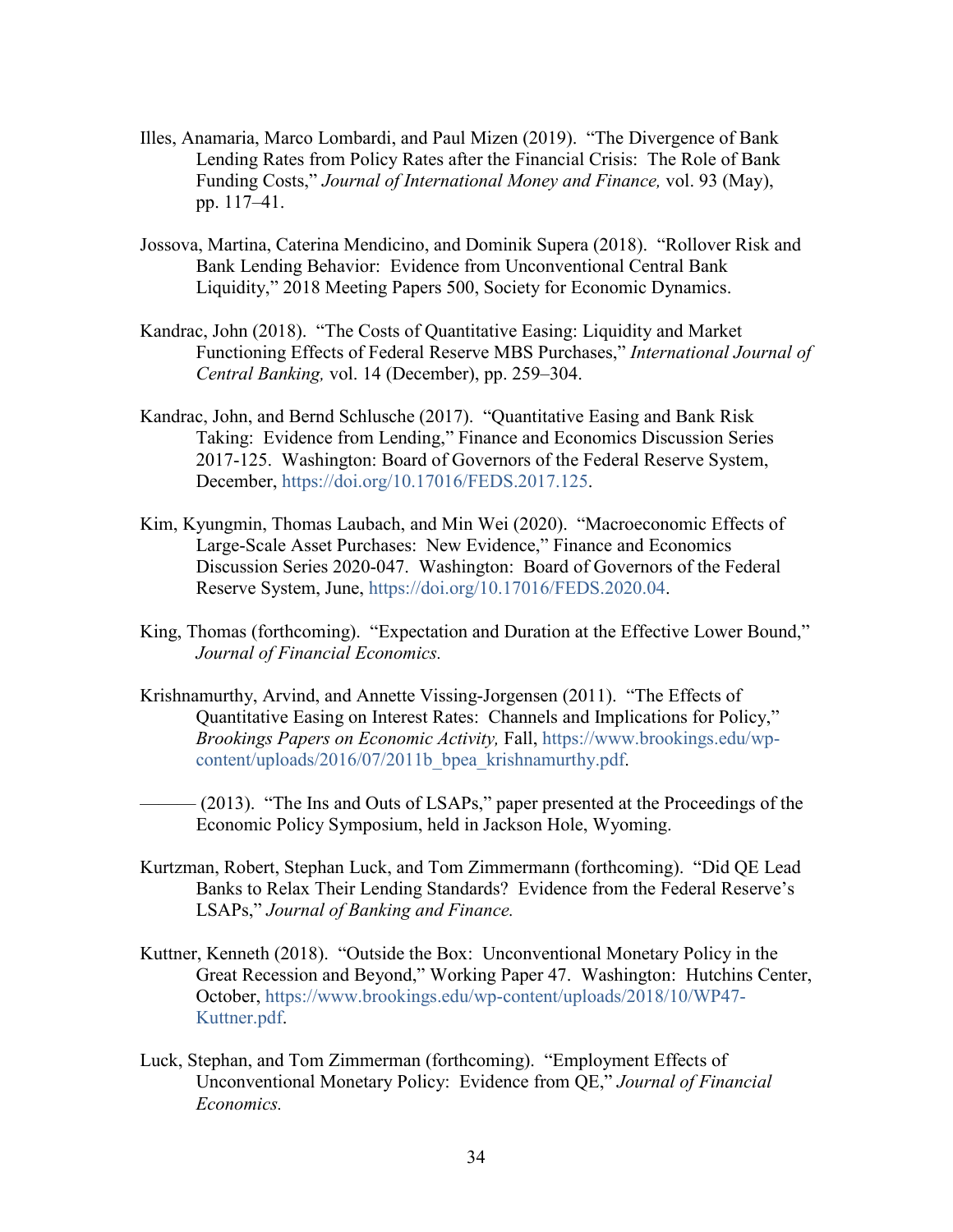- Mamaysky, Harry (2018). "The Time Horizon of Price Responses to Quantitative Easing," *Journal of Banking and Finance,* vol. 90 (May), pp 32–49.
- Nardi, Bianca, Chukwuma Nwankwo, and Jack Meaning (2018). "The Term Funding Scheme: Design, Operation, and Impact," Bank of England, Quarterly Bulletin (Q4). London: Bank of England, [https://www.bankofengland.co.uk/-](https://www.bankofengland.co.uk/-/media/boe/files/quarterly-bulletin/2018/term-funding-scheme-web-version.pdf?la=en&hash=547FDDCF2F459CBF463E0A12CE1700AA9D4E727B) [/media/boe/files/quarterly-bulletin/2018/term-funding-scheme-web](https://www.bankofengland.co.uk/-/media/boe/files/quarterly-bulletin/2018/term-funding-scheme-web-version.pdf?la=en&hash=547FDDCF2F459CBF463E0A12CE1700AA9D4E727B)[version.pdf?la=en&hash=547FDDCF2F459CBF463E0A12CE1700AA9D4E727](https://www.bankofengland.co.uk/-/media/boe/files/quarterly-bulletin/2018/term-funding-scheme-web-version.pdf?la=en&hash=547FDDCF2F459CBF463E0A12CE1700AA9D4E727B) [B.](https://www.bankofengland.co.uk/-/media/boe/files/quarterly-bulletin/2018/term-funding-scheme-web-version.pdf?la=en&hash=547FDDCF2F459CBF463E0A12CE1700AA9D4E727B)
- Poole, William (1970). "Optimal Choice of Monetary Policy Instruments in a Simple Stochastic Macro Model," *Quarterly Journal of Economics,* vol. 84 (May), pp. 197–216.
- Rigobon, Roberto, and Brian Sack (2004). ["The Impact of Monetary Policy on Asset](https://ideas.repec.org/a/eee/moneco/v51y2004i8p1553-1575.html)  [Prices,](https://ideas.repec.org/a/eee/moneco/v51y2004i8p1553-1575.html)" *[Journal of Monetary Economics,](https://ideas.repec.org/s/eee/moneco.html)* vol. 51 (November), pp. 1553–75.
- Rodnyansky, Alexander, and Olivier M. Darmouni (2017). "The Effects of Quantitative Easing on Bank Lending Behavior," *Review of Financial Studies,* vol. 30 (November), pp. 3858–87.
- Rogers, John H., Chiara Scotti, and Jonathan H. Wright (2014). "Evaluating Asset-Market Effects of Unconventional Monetary Policy: A Cross-Country Comparison," International Finance Discussion Paper Number 1101. Washington: Board of Governors of the Federal Reserve System, March, [https://www.federalreserve.gov/pubs/ifdp/2014/1101/ifdp1101.pdf.](https://www.federalreserve.gov/pubs/ifdp/2014/1101/ifdp1101.pdf)
- Schabert, Andreas (2015). "Optimal Central Bank Lending," *Journal of Economic Theory,* vol. 157 (May), pp. 485–516.
- Stein, Jeremy (2013). "Yield-Oriented Investors and the Monetary Transmission Mechanism," speech delivered at "Banking, Liquidity and Monetary Policy," a symposium sponsored by the Center for Financial Studies, Frankfurt, Germany, September 26.
- Tobin, James (1969). "A General Equilibrium Approach to Monetary Theory," *Journal of Money, Credit and Banking,* vol. 1 (February), pp. 15–29.
- Todorov, Karamfil (forthcoming). "Quantify the Quantitative Easing: Impact on Bonds and Corporate Debt Issuance," *Journal of Financial Economics.*
- Williams, John C. (2013). "A Defense of Moderation in Monetary Policy," *Journal of Macroeconomics,* vol. 38 (part B), pp. 137–50.